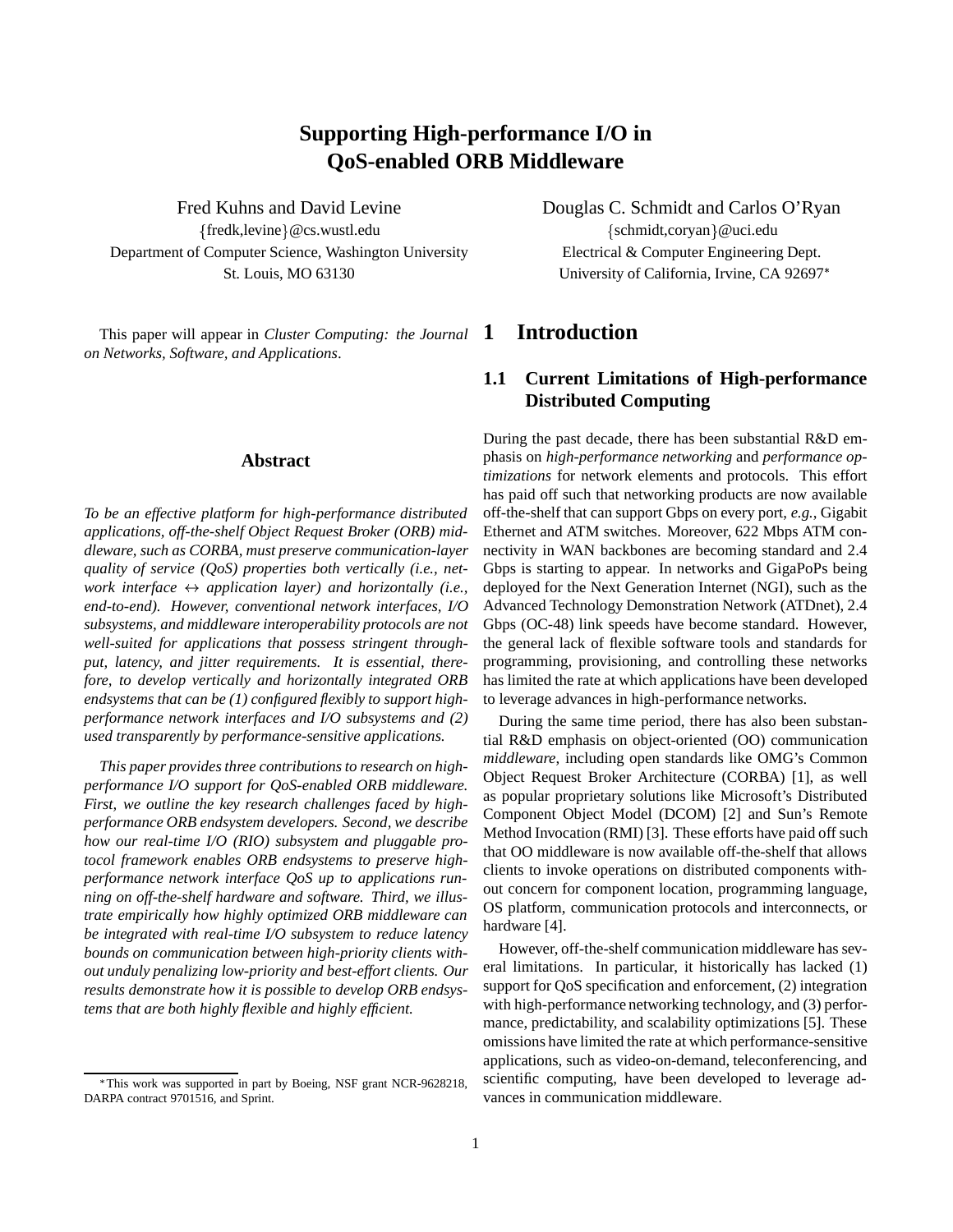#### **1.2 Overcoming Current Limitations with TAO**

To address the flexibility and QoS performance limitations outlined above, we have developed *The ACE ORB* (TAO) [5]. TAO is a high-performance, real-time Object Request Broker (ORB) endsystem targeted for applications with deterministic and statistical QoS requirements, as well as best effort requirements. The TAO ORB endsystem contains the network interface, OS I/O subsystem, communication protocol, and CORBA-compliant middleware components and features shown in Figure 1.



Figure 1: Components in the TAO ORB Endsystem

TAO's ORB Core, Object Adapter, stubs/skeletons, and servants run in user-space and handle connection management, data transfer, endpoint and request demultiplexing, concurrency, (de)marshaling, and application operation processing. In contrast, TAO's real-time I/O (RIO) subsystem runs in the OS kernel and sends/receives requests to/from clients across high-performance networks or I/O backplanes. TAO's pluggable protocol framework provides the "glue" that integrates its higher-level ORB Core and Object Adapter components with its lower-level I/O subsystem and network interface components. Developers can use TAO's pluggable protocols framework to implement new ORB messaging protocols and transport adapters that leverage underlying high-performance communication protocols and network interface hardware.

### **1.3 Key Research Challenges**

This paper focuses on the techniques used in TAO to resolve the following research challenges that arise when developing high-performance and real-time ORB endsystems:

**1. Optimizing QoS-enabled I/O subsystems to support high-performance network interfaces:** A key ORB endsystem research challenge is to implement and optimize QoSenabled OS I/O subsystems and network interfaces. This paper presents the design and performance of a real-time I/O (RIO) subsystem that enhances the Solaris 2.5.1 kernel to enforce the QoS features in TAO's ORB endsystem [6]. RIO provides QoS guarantees for vertically integrated ORB endsystems that can (1) increase throughput, (2) decrease latency, and (3) improve end-to-end predictability for distributed applications. RIO supports periodic protocol processing, guarantees I/O resources to applications, and minimizes the effect of flow control in communication streams end-to-end. A novel feature of the RIO subsystem is its integration of real-time scheduling and protocol processing, which allows RIO to support both bandwidth guarantees and low-delay applications.

Many RIO mechanisms and features are implemented in its network interface drivers, which makes it uniquely suited for high-performance network interface technology. For example, network interface architectures, such as the ATM Port Interconnect Controller (APIC) [7], U-Net [8], and the Virtual Interface Architecture (VIA [9]), support the vertical integration of I/O subsystems, which can minimize extraneous memory reads and writes using advanced I/O techniques, such as protected DMA [10]. RIO can exploit these techniques to support user-space protocol implementations and zero-copy I/O. Likewise, network interface drivers can take advantage of RIO to support intelligent polling, periodic I/O, co-scheduling of user- and kernel-threads, and strategized buffer management.

**2. Developing a pluggable protocols framework to integrate new protocols that can leverage high-performance network interfaces:** Another key ORB endsystem research challenge is to integrate the optimized, QoS-enabled I/O subsystem and network interfaces with higher-level OO middleware features, such as parameter (de)marshaling, request demultiplexing, concurrency control, and fault tolerance. This requires an efficient framework supporting custom protocols that leverage underlying, platform-specific hardware/OS features. However, the framework must also meet the seemingly contradictory goal of providing a flexible platform-neutral API to the ORB and applications.

TAO's pluggable protocols framework can be used to create custom inter-ORB protocols or to exploit features of the specialized hardware or software within the OS I/O subsystem. For example, if a VIA interface is used a specialized transport adaptor can be developed that is optimized for VIA features. In particular, this adaptor can leverage the shared memory model offered by VIA and integrate it with the ORB's internal request buffering mechanisms, thereby yielding more efficient memory management.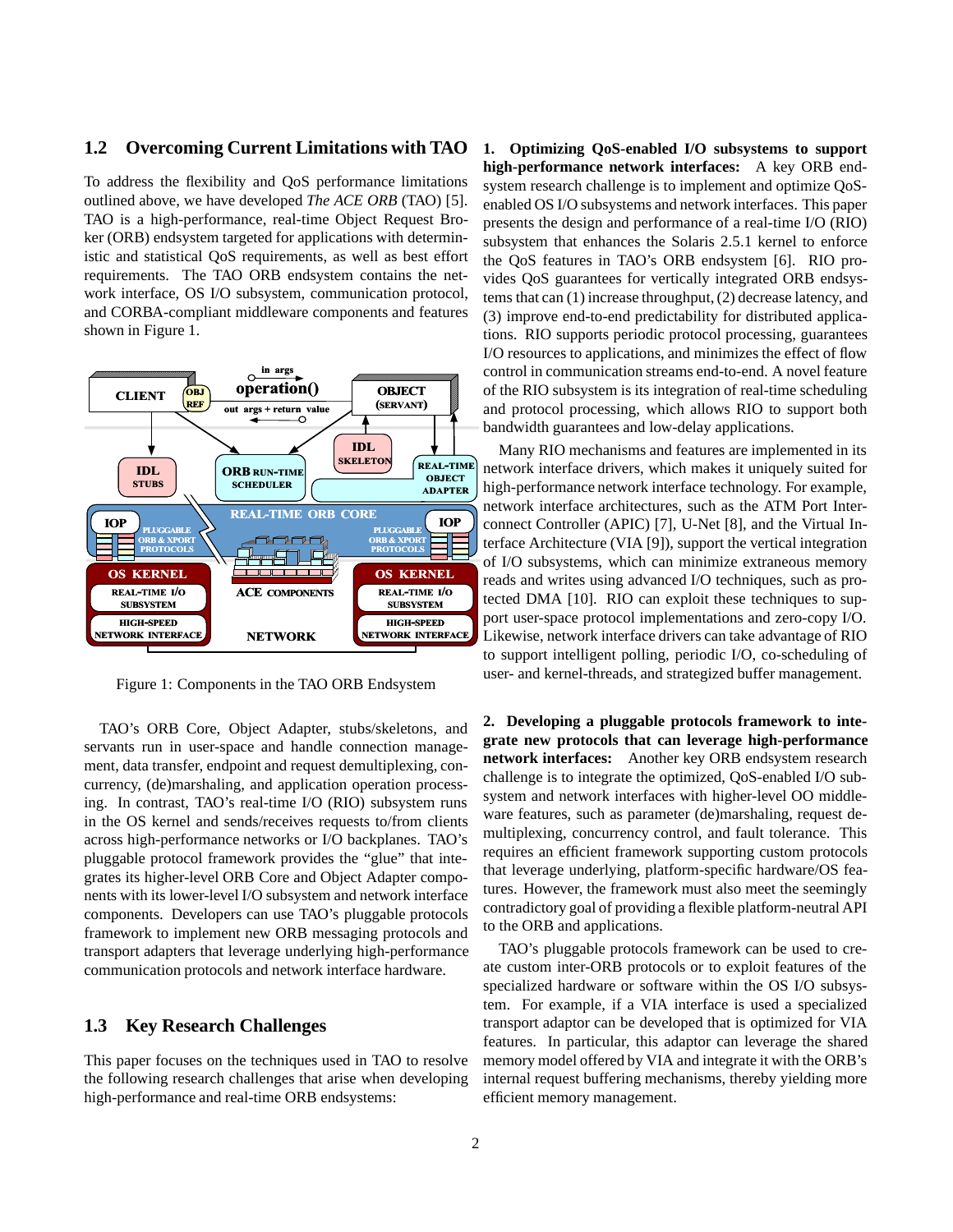## **1.4 Paper Organization**

The paper is organized as follows: Section 2 provides a general overview of the TAO ORB endsystem architecture; Section 3 describes how the RIO subsystem enhances the Solaris 2.5.1 OS kernel to support end-to-end QoS for TAO applications; Section 4 describes TAO's pluggable protocols framework; Section 5 illustrates how TAO's RIO subsystem and pluggable protocols framework can seamlessly leverage high-performance network interfaces; Section 6 presents empirical results from systematically benchmarking the efficiency and predictability of TAO and RIO over an ATM network; Section 7 compares RIO and TAO's pluggable protocols framework with related work; Section 8 presents concluding remarks. For completeness, Appendix A provides a brief overview of CORBA and Appendix B provides and overview of the Solaris operating system.

# **2 Supporting High-performance I/O in the TAO Endsystem**

As outlined in Section 1, key research challenges faced when integrating high-performance I/O within an ORB endsystem involve optimizing I/O subsystem mechanisms and ORB inter-ORB protocols to exploit the underlying hardware and I/O subsystem. In this section we outline an ORB endsystem architecture that addresses these two challenges.

### **2.1 Context**

As shown in Figure 2, CORBA endsystems can be divided into several components, including the operating system's I/O subsystem, Inter-ORB protocol processing, and ORB Core services. In this environment application threads acquire object references, invoke remote operations, and performance application-specific processing. CORBA objects are implemented within the context of a server ORB, which is responsible for performing incoming upcalls on target objects and sending replies back to the clients.<sup>1</sup> Moreover, CORBA supports both synchronous and asynchronous invocation models [11].

## **2.2 Design Challenges**

Developers of ORB endsystem that use general-purpose operating systems, such as Solaris, Windows NT, or NetBSD, must address the following design challenges in order to meet the QoS requirements of high-performance and real-time applications.



Figure 2: Typical ORB Endsystem Architecture

#### **2.2.1 Alleviating Thread-based Priority Inversions**

Thread-based priority inversion can occur when a higher priority thread blocks awaiting a resource held by a lower priority thread [12]. When considering the kernel or I/O subsystem, this type of priority inversion occurs when real-time application threads depend on system level processing which is performed at priority levels that are either higher or lower than the currently running thread. For example, the Solaris kernel performs protocol processing asynchronously at either SYS or INT priorities  $[13, 14, 12]$ .<sup>2</sup> Likewise, in NetBSD the processing of the callout queue that service TCP timeouts occurs at a software interrupt priority that preempts all application-level threads.

As illustrated above, thread-based priority inversion occur when either the kernel performs asynchronous or synchronous processing without regard to the relative priority of the benefiting thread or process. In practice this generally translates to one of two cases: 1) system processing performed by kernel threads with their own scheduling attributes or 2) event processing with hardware or software interrupt priorities.

**Asynchronous processing with kernel threads:** Modern UNIX operating systems, such as Solaris, rely on kernel threads to perform asynchronous or synchronous system activities, such as callout queue processing, page replacement, or processing STREAMS svc functions. In Solaris, these threads operate with global priorities that are lower than those for the real-time scheduling class. Other operating systems perform similar processing using software interrupt priorities. In both cases, application threads can experience unbounded priority inversion [15].

 $1$ CORBA client applications also can issue one-way invocations where no reply is sent from the server.

<sup>2</sup>Appendix B presents an overview of the Solaris scheduling model.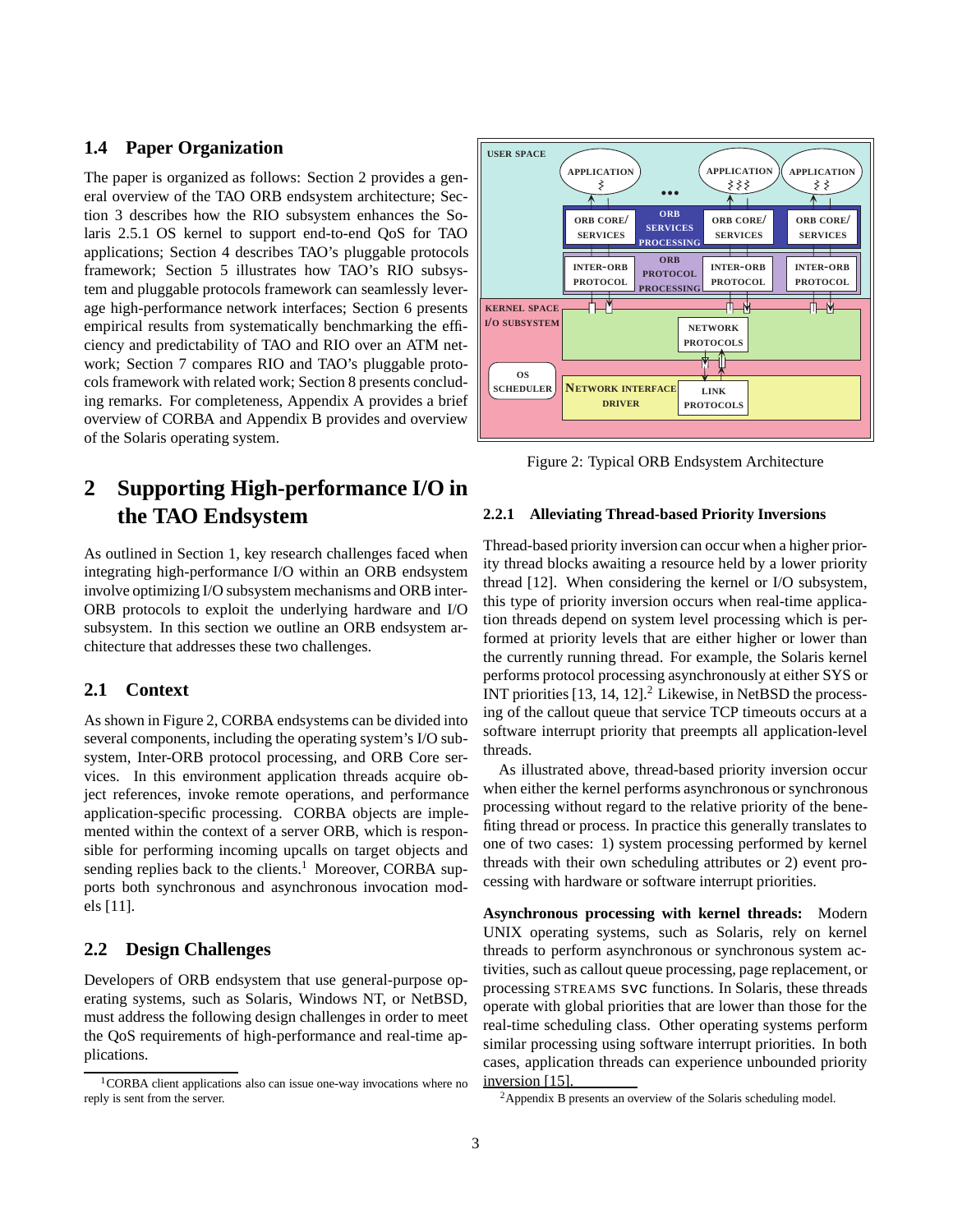**Protocol processing with interrupt priorities:** Another source of thread-based priority inversion occurs when protocol processing of incoming packets is performed in an interrupt context. Traditional UNIX implementations treat all incoming packets with equal priority, regardless of the priority of the application thread that ultimately receives the data.

In BSD UNIX-based systems [16], for instance, the interrupt handler for the network driver deposits the incoming packet in the IP queue and schedules a software interrupt that invokes the ip input function. Before control returns to the interrupted application process, the software interrupt handler is run and ip input is executed. The ip input function executes at the lowest interrupt level and processes all packets in its input queue. Only when this processing is complete does control return to the interrupted process. Thus, not only is the process preempted, but it will be charged for the CPU time consumed by input protocol processing.

In STREAMS-based UNIX operating systems, protocol processing can either be performed in an interrupt context (as in Solaris) or with svc functions scheduled asynchronously. Using svc functions can yield the unbounded priority inversion described above. Similarly, processing all input packets in an interrupt context can cause unbounded priority inversion.

Modern high-speed network interfaces can saturate the system bus, memory, and CPU, leaving little time available for application processing. It has been shown [14] that if protocol processing on incoming data is performed in an interrupt context this can lead to *input livelock*. Livelock is a condition where the overall endsystem performance degrades due to input processing of packets in an interrupt context. In extreme cases, an endsystem can spend the majority of its time processing input packets, resulting in little or no useful work being done. Thus, input livelock can prevent an ORB endsystem from meeting its QoS commitments to applications.

#### **2.2.2 Alleviating Packet-based Priority Inversions**

Packet-based priority inversion [15], also known as "head-ofline" blocking, can occur when packets for high-priority applications are queued behind packets for low-priority application threads. This inversion can occur as a result of serializing the processing of incoming or outgoing network packets. To meet deadlines of time-critical applications, it is important to eliminate, or at least minimize, packet-based priority inversion.

To illustrate this problem, consider a general-purpose ORB endsystem that must support both soft real-time applications, such as audio/video (A/V) conferencing [17], and "best-effort" applications, such as remote file transfer. This endsystem must transmit both (1) time critical video frames and audio packets and (2) relatively low-priority file buffers. For the system to operate correctly, A/V frames must be delivered periodically with strict bounds on latency and jitter. Conversely, bulk data file transfers occur periodically and inject a large number of packets into the I/O subsystem, which are queued at the network interface. Unfortunately, packets containing highpriority A/V frames can be queued in the network interface *behind* low-priority bulk data packets containing file buffers, thereby yielding packet-based priority inversion. Thus, A/V frames may arrive too late to meet end-to-end application QoS requirements.

#### **2.2.3 Alleviating Limitations with Inter-ORB Protocol Implementations**

CORBA's standard interoperability protocols are well-suited for conventional request/response applications with best-effort QoS requirements [18]. They are not well-suited, however, for high-performance real-time and/or embedded applications that cannot tolerate the message footprint size or the latency, overhead, and jitter of the TCP/IP-based Inter-ORB transport protocol [19]. For instance, TCP functionality, such as adaptive retransmissions, deferred transmissions, and delayed acknowledgments, can cause excessive overhead and latency for real-time applications [20]. Likewise, best-effort networking protocols, such as IPv4, lack the functionality of packet admission policies and rate control, which can lead to excessive congestion and missed deadlines in networks and endsystems.

Therefore, applications with stringent QoS requirements need optimized protocol implementations, QoS-aware interfaces, custom presentations layers, specialized memory management (*e.g.*, shared memory between ORB and I/O subsystem), and alternative transport programming APIs (*e.g.*, sockets vs. VIA [9]). Domains where highly optimized ORB messaging and transport protocols are particularly important include (1) multimedia applications running over high-speed networks, such as Gigabit Ethernet or ATM [21] and (2) realtime applications running over embedded system interconnects, such as VME or CompactPCI.

### **2.3 Solutions**

To address the challenges outlined above, we have adopted a protocol-centric view to develop a high-performance and realtime ORB endsystem, which is shown in Figure 3. Our prior research on CORBA middleware has explored the efficiency, predictability, and scalability aspects of ORB endsystem design, including static [5] and dynamic [22] scheduling, event processing [23], synchronous [24] and asynchronous [11] ORB Core architectures, systematic benchmarking of multiple ORBs [25], and optimization principle patterns for ORB performance [26]. This paper extends our earlier work by focusing on the integration of the following topics: *(1) event-driven demultiplexing, (2) real-time I/O scheduling, (3) network protocol processing, and (4) inter-orb protocol processing.* Fig-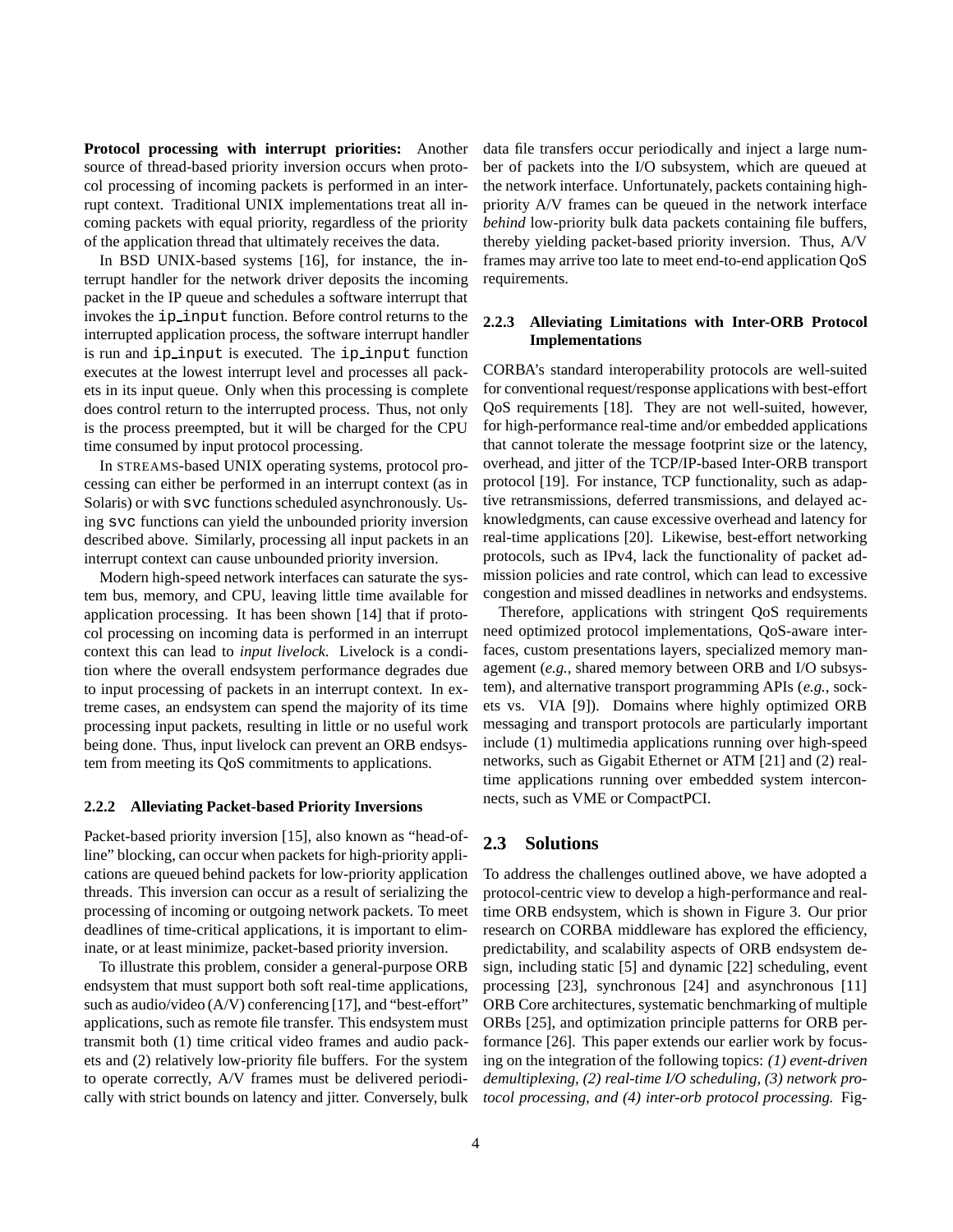

Figure 3: Architecture of a High-performance and Real-time ORB Endsystem

ure 3 deliberately does not delineate the protection boundary between the kernel and user domains. In principle, topics 2– 4 can be performed in either domain and do not necessarily require privileged access to resources [27, 28].

In addition to identifying the horizontal layers of an ORB endsystem, Figure 3 also depicts its vertical partitions, where resources are dedicated to active connections. Each active connection is associated with a set of preallocated resources along a path [29] through the endsystem that ranges from network interface to application. We use this design strategy to ameliorate the effects of using shared queues and processing contexts [6].

Our solution addresses thread and packet-based priority inversions and inflexible inter-ORB protocols. These problems essentially are resource management issues on and between the endsystems. This can be addressed with a judicious use of preallocated resources, prioritizing I/O processing and providing the middleware with mechanisms to exploit optimized I/O features. Consequently, our solution must provide mechanisms for minimizing work performed with interrupt priorities, providing I/O processing threads in the kernel, preallocating memory and other I/O resources and facilities for inter-ORB protococols to exploit available optimizations in the underlying I/O subsystem.

**Early demultiplexing:** This feature is concerned with reducing unbounded priority inversion [30, 31, 15] by (1) minimizing the time spent processing packets with interrupt priorities and (2) associating all incoming and outgoing packets with preallocated resources. Incoming packets are demultiplexed and associated with the correct priorities and a specific Stream early in the packet processing sequence, *i.e.*, in the network interface driver [10]. RIO's design minimizes thread-based priority inversion by vertically integrating packets received at the network interface with the corresponding thread priorities in TAO's ORB Core. Section 3.1 describes how the TAO's RIO subsystem implements early demultiplexing.

**Schedule-driven protocol processing:** To minimize threadbased priority inversions, this feature performs all protocol processing with threads that are scheduled with the appropriate real-time priorities [32, 31, 14]. RIO's design schedules network interface bandwidth and CPU time to minimize priority inversion and decrease interrupt overhead during protocol processing. Section 3.2 describes how the TAO's RIO subsystem implements schedule-driven protocol processing.

**Dedicated** STREAMS**:** This feature addresses packet-based priority inversions by isolating request packets belonging to different priority groups to minimize FIFO queueing and shared resource locking overhead [33]. RIO's design alleviates resource conflicts that can otherwise cause thread-based and packet-based priority inversions. Section 3.3 describes how the TAO's RIO subsystem implements Dedicated STREAMS.

**ORB Pluggable protocols framework:** To address the limitations with inter-ORB protocol implementations outlined in Section 2.2.3, it must be possible for an ORB endsystem to add new protocol adaptors and exploit underlying hardware. Achieving this integration requires the ORB endsystem to satisfy the following seemingly contradictory goals:

 **Abstracting away from platform variation:** To maximize flexibility, application should be shielded from dependencies on specialized hardware or OS interfaces. In particular, applications should not require modifications when new platforms and communications links are configured. Thus, platform- and network-specific information should be encapsulated within the middleware framework

 **Leveraging custom platform features:** To maximize performance, applications that use middleware should benefit from specialized hardware, OS, and communication links available on a particular platform. For example, available network signaling and optimized network interface architectures may provide custom features, such as zero-copy I/O, bandwidth reservations, low latency connections, or optimized buffering strategies.

To achieve both these goals, we developed a highly extensible *pluggable protocols framework* [19] for TAO that presents a uniform, yet extensible, network programming interface. We use this framework to extend TAO's concurrency architecture and thread priority mechanisms into its RIO subsystem, thereby minimizing key sources of priority inversion that can cause non-determinism and jitter.

These features are augmented by RIO's zero-copy buffer management optimizations [7, 10]. These optimizations elim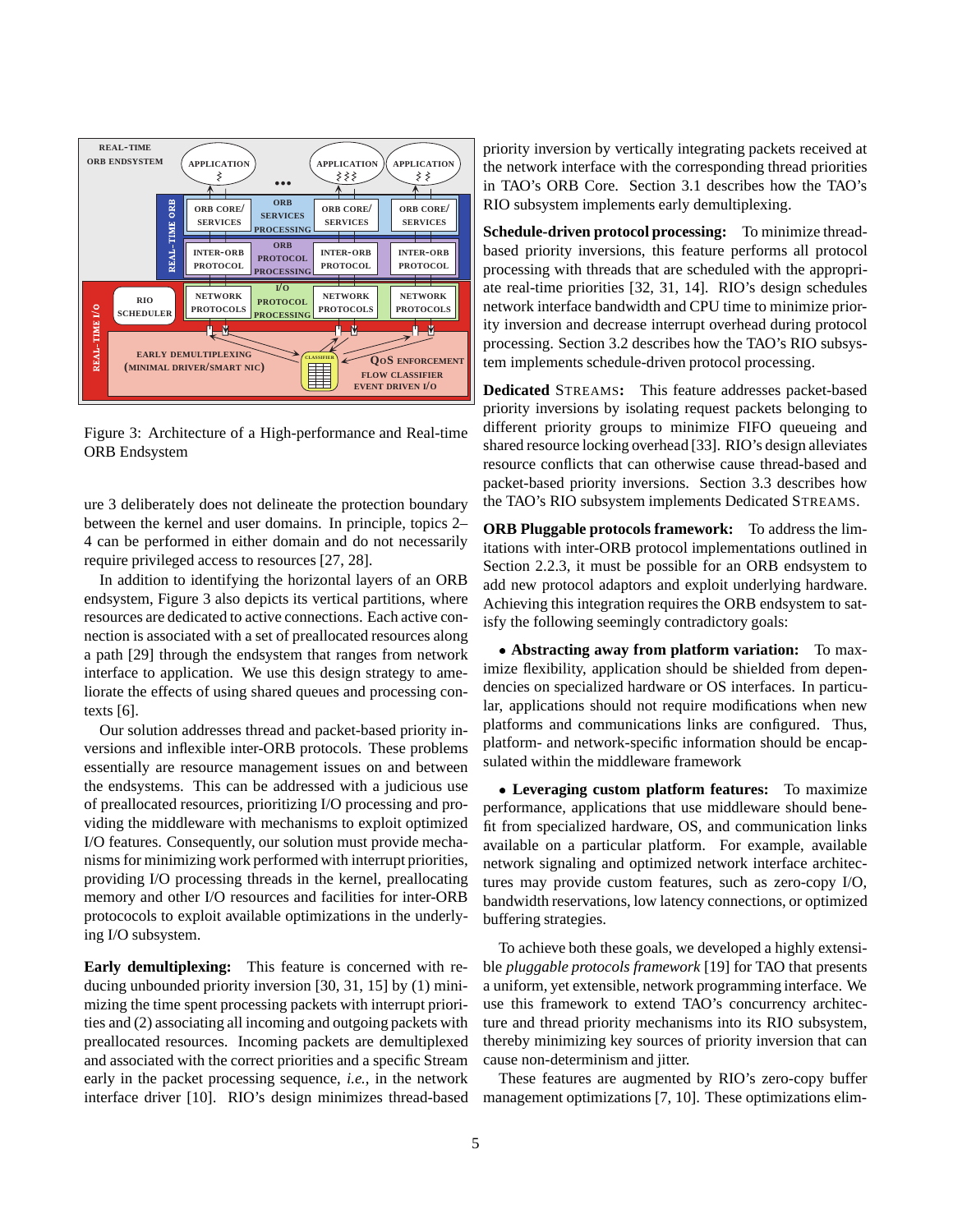inate unnecessary data-copying overhead between application processes/threads, network protocol stacks, and highperformance network interfaces that support advanced I/O features, such as protected DMA, read/write directly to host memory, priority queues, programmable interrupts, and paced transmission. Section 4 presents TAO's pluggable protocols frameworks and Section 5 describes how it is used to integrate high-performance network interfaces with ORB endsystems.

# **3 Implementing TAO's Real-Time I/O (RIO) Subsystem for Solaris**

This section describes the implementation of TAO's real-time I/O (RIO) subsystem [6] for Solaris over an ATM network. We selected Solaris to explore kernel space protocol implementations and architectural implementation, as well as to extend earlier work on NetBSD [27].

The RIO subsystem enhances the Solaris 2.5.1 OS kernel and a Fore ATM interface driver by providing QoS specification and enforcement features that complement TAO's highly predictable real-time concurrency and connection architecture [24]. Figure 4 presents the architectural components in the RIO subsystem and illustrates their relationship to other TAO ORB endsystem components.



Figure 4: Architecture of the RIO Subsystem and Its Relationship to TAO

TAO's RIO subsystem is targeted currently for ATM/IP network interfaces, such as 155 Mbps FORE Systems SBA-200e ATM interfaces and 1.2 Gbps ATM Port Interconnect Controller (APIC) network interface. The APIC is particularly interesting because it supports optimized protocol development, zero-copy semantics, and real-time performance [7, 10]. However, RIO is designed to support other high-performance network interfaces, such as VIA [9], that provide similar QoSenabled I/O features.

Below, we outline each of RIO's features, explain how they relate to features in the Solaris I/O subsystem, and justify our design and implementation decisions. Our discussion focuses on how we resolved the key design challenges faced when building the RIO subsystem.

### **3.1 Early Demultiplexing**

**Context:** ATM is a connection-oriented network protocol that uses virtual circuits (VCs) to switch ATM cells at high speeds [34]. Each ATM connection is assigned a virtual circuit identifier  $(VCI)^3$  that is included as part of the cell header.

**Problem:** In Solaris STREAMS, packets received by the ATM network interface driver are processed sequentially and passed up to the IP multiplexor in FIFO order. Therefore, any information containing the packets' priority or specific connection is lost.

**Solution:** The RIO subsystem uses a packet classifier [35] to exploit the early demultiplexing feature of ATM [10] by vertically integrating its ORB endsystem architecture, as shown in Figure 5. Early demultiplexing uses the VCI field in a request



Figure 5: Early Demultiplexing in the RIO Subsystem

packet to determine its final destination thread efficiently.

<sup>3</sup>A virtual path identifier is also assigned, though we only consider the VCI in this paper.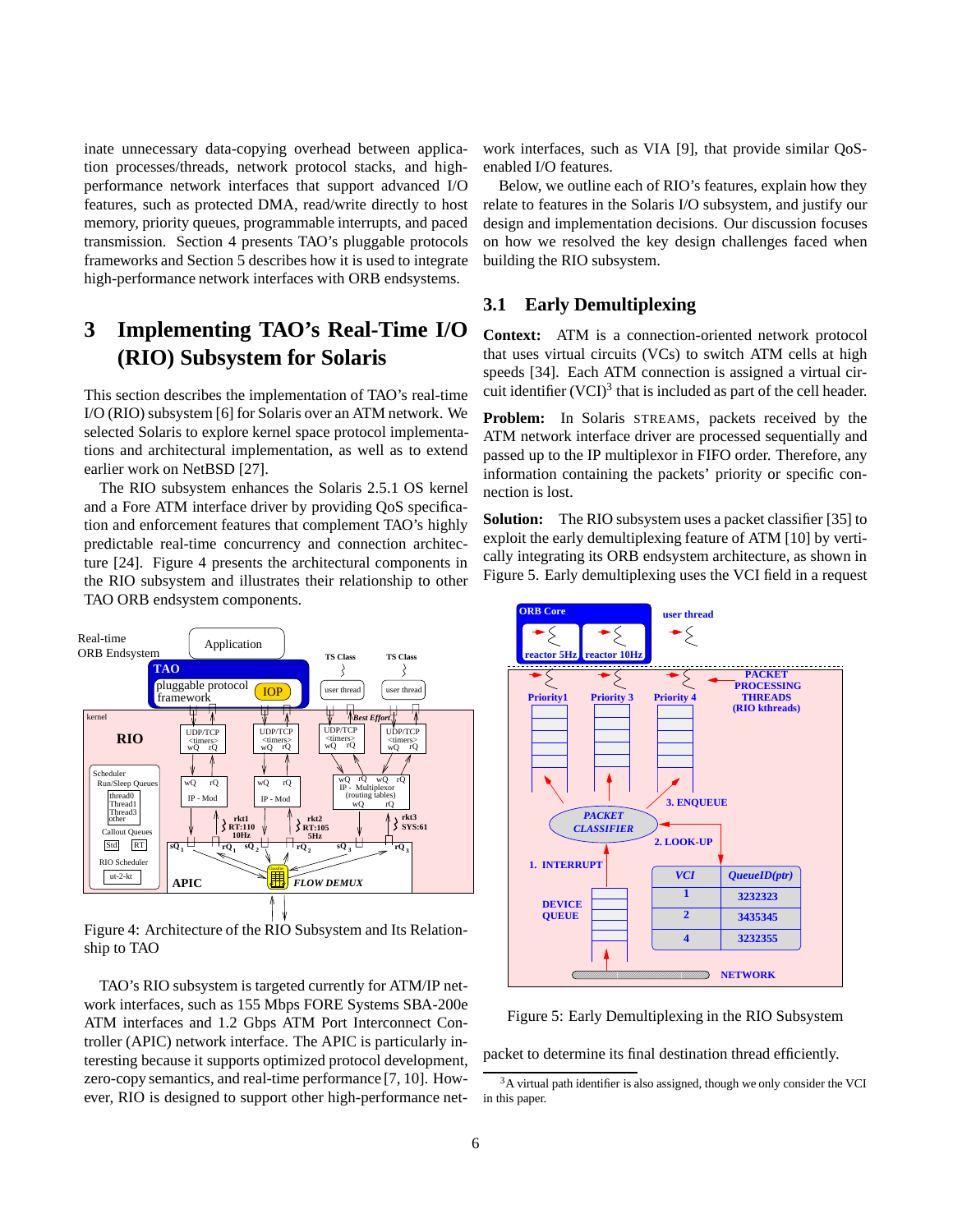Early demultiplexing helps alleviate packet-based priority inversion because packets need not be queued in FIFO order. Instead, RIO supports *priority-based queueing*, where packets destined for high-priority applications are delivered ahead of low-priority packets. In contrast, the Solaris default network I/O subsystem processes all packets at the same priority, regardless of the destination application thread.

**Implementing early demultiplexing in RIO:** The packet classifier in TAO's I/O subsystem can consult TAO's real-time scheduling service to determine where the packet should be placed. This is required when multiple applications use a single VC, as well as when the link layer is not ATM. In these cases, it is necessary to identify packets and associate them with rates/priorities on the basis of higher-level protocol addresses like TCP port numbers. Moreover, the APIC device driver can be modified to search the TAO's run-time scheduler [5] in the ORB's memory. TAO's run-time scheduler maps TCP port numbers to rate groups in constant  $O(1)$  time.

At the lowest level of the RIO endsystem, the ATM driver distinguishes between packets based on their VCIs and stores them in the appropriate RIO queue (*rQ* for read queue and *wQ* for write queue). Each RIO queue pair is associated with exactly one Stream, but each Stream can be associated with zero or more RIO queues, *i.e.*, there is a many to one relationship for the RIO queues. The RIO protocol processing kernel thread (kthread) associated with the RIO queue then delivers the packets to TAO's ORB Core, as shown in Figure 4.

Figure 4 also illustrates how all periodic connections are assigned a dedicated Stream, RIO queue pair, and RIO kthread for input protocol processing. RIO kthreads typically service their associated RIO queues at the periodic rate specified by an application. In addition, RIO can allocate kthreads to process the output RIO queue.

#### **3.2 Schedule-driven Protocol Processing**

**Context:** Many real-time applications require periodic I/O processing [32]. For example, avionics mission computers must process sensor data periodically to maintain accurate situational awareness [23]. If the mission computing system fails unexpectedly, corrective action must occur immediately.

**Problem:** Protocol processing of input packets in Solaris STREAMS is *demand-driven*, *i.e.*, when a packet arrives the STREAMS I/O subsystem suspends all user-level processing and performs protocol processing on the incoming packet. Demand-driven I/O can incur priority inversion, such as when the incoming packet is destined for a thread with a priority lower than the currently executing thread. Thus, the ORB endsystem may fail to meet the QoS requirements of the higher priority thread.

When sending packets to another host, protocol processing is often performed within the context of the application thread that performed the write operation. The resulting packet is passed to the driver for immediate transmission on the network interface link. With ATM, a pacing value can be specified for each active VC, which allows simultaneous pacing of multiple packets out the network interface. However, pacing may not be adequate in overload conditions because output buffers can overflow, thereby losing or delaying high-priority packets.

**Solution:** RIO's solution is to perform *schedule-driven*, rather than demand-driven, protocol processing of network I/O requests. This solution *co-schedules* kernel-threads with realtime application threads to integrate a priority-based concurrency architecture vertically throughout the ORB endsystem. All protocol processing is performed in the context of kthreads that are scheduled with the appropriate real-time priorities.

**Implementing Schedule-driven protocol processing in RIO:** The RIO subsystem uses a *thread pool* [24] concurrency model to implement its schedule-driven kthreads. Thread pools are appropriate for real-time ORB endsystems because they (1) amortize thread creation run-time overhead and (2) place an upper limit on the total percentage of CPU time used by RIO kthread overhead.

Figure 6 illustrates the thread pool model used in RIO. This



Figure 6: RIO Thread Pool Processing of TCP/IP with QoS Support

pool of protocol processing kthreads (RIO kthreads), is created at I/O subsystem initialization. Initially these threads are not bound to any connection and are inactive until needed.

Each kthread in RIO's pool is associated with a queue. The queue links the various protocol modules in a Stream. Each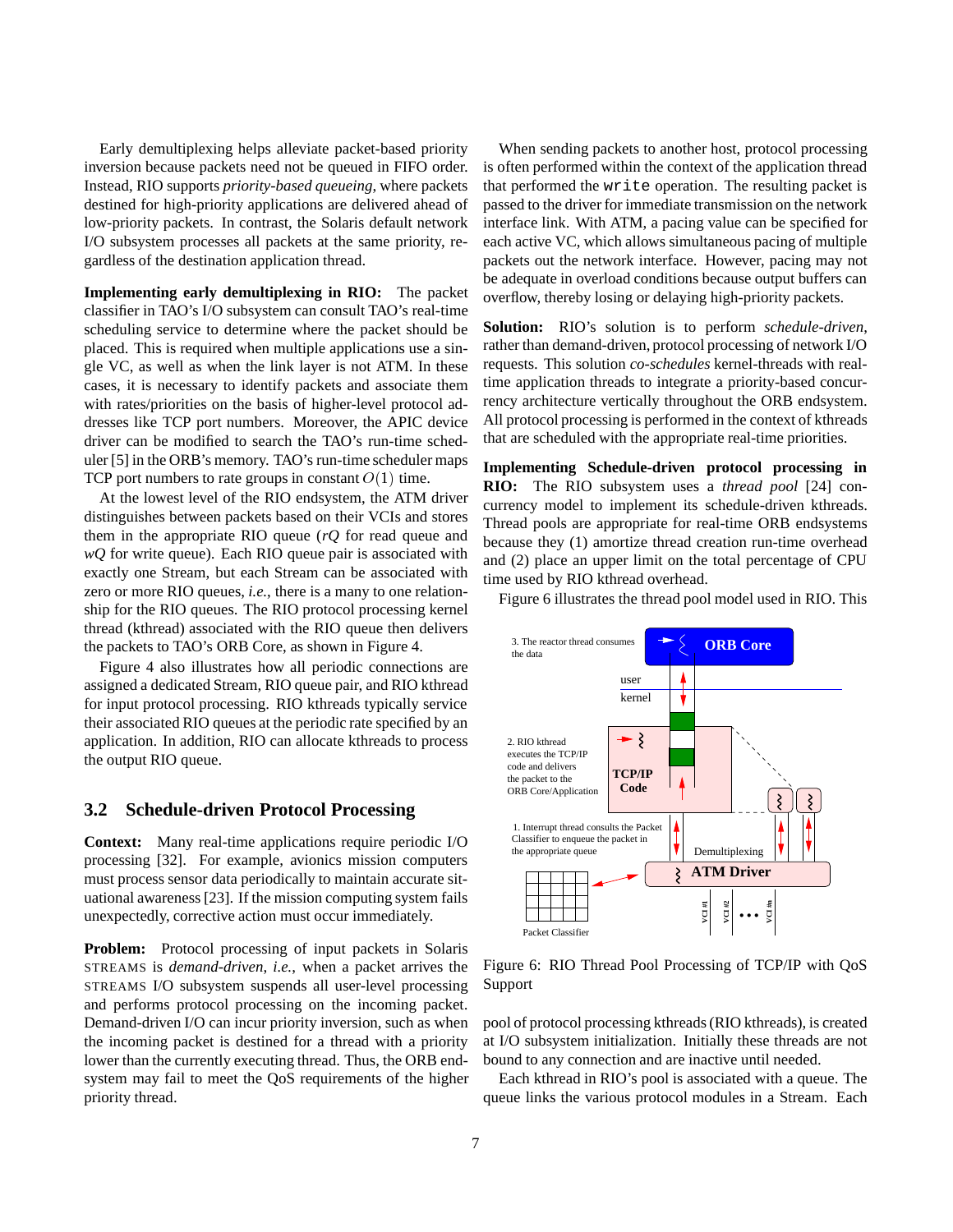thread is assigned a particular *rate*, based on computations from TAO's static scheduling service [5]. This rate corresponds to the frequency at which requests are specified to arrive from clients. Packets are placed in the queue by the application (for clients) or by the interrupt handler (for servers). Protocol code is then executed by the thread to shepherd the packet through the queue to the network interface card or up to the application.

Applications can use the standard real-time CORBA [36] middleware APIs provided by TAO to schedule network interface bandwidth and CPU time to minimize priority inversion and decrease interrupt overhead during protocol processing.

#### **3.3 Dedicated Streams**

**Context:** The RIO subsystem is responsible for enforcing QoS requirements for statically scheduled real-time applications with deterministic requirements.

**Problem:** Unbounded priority inversions can result when packets are processed in the I/O subsystem asynchronously, without respect for their priorities.

**Solution:** The effects of priority inversion in the I/O subsystem are minimized by isolating data paths through STREAMS to minimize resource contention. This is done in RIO by providing a *dedicated* STREAM connection path that (1) allocates separate buffers in the ATM driver and (2) associates kernel threads with the appropriate RIO scheduling priority for protocol processing. This design resolves resource conflicts that can otherwise cause thread-based and packet-based priority inversions.

**Implementing Dedicated** STREAM**s in RIO:** Figure 4 depicts our implementation of Dedicated STREAMS in RIO. Incoming packets are demultiplexed in the driver and passed to the appropriate Stream. A map in the driver's interrupt handler determines (1) the type of connection and (2) whether the packet should be placed on a queue or processed at interrupt context.

Typically, low-latency connections are processed in interrupt context. All other connections have their packets placed on the appropriate STREAM queue. Each queue has an associated protocol kthread that processes data through the Stream. These threads may have different priorities assigned by TAO's scheduling service.

A key feature of RIO's Dedicated STREAMS design is its use of multiple output queues in the client's ATM driver. With this implementation, each connection is assigned its own transmission queue in the driver. The driver services each transmission queue according to its associated priority. This design allows RIO to associate low-latency connections with high-priority threads to assure that its packets are processed before all other packets in the system.

# **4 Overview of TAO's Pluggable Protocols Framework**

Simply providing enhancements to an I/O subsystem will not necessarily provide performance gains to applications built on top of middleware. Middleware provides transparency to many aspects of communication in order to isolate the application developers from inherent and accidental complexity associated with developing large, distributed applications [37]. However, in order to realize the full benefit of an optimized I/O subsystem and advanced network interfaces, the inter-ORB protocol processing components of the middleware must provide a facility for leveraging the I/O subsystem. We have implemented the ORB protocol processing components as a framework that allows for both novel protocol implementations and for application developers to specify protocol attributes.

## **4.1 The CORBA Protocol Interoperability Architecture**

The CORBA specification [1] defines an architecture for ORB interoperability. Although a complete description of the model is beyond the scope of this paper, this section outlines the parts that are relevant to our present topic, *i.e.*, inter-ORB protocols for high-performance network interfaces and QoS-enabled I/O subsystems.

CORBA Inter-ORB Protocols (IOP)s define interoperability between ORB endsystems. IOPs provide data representation formats and ORB messaging protocol specifications that can be mapped onto standard and/or customized transport protocols. Regardless of the choice of ORB messaging or transport protocol, however, the standard CORBA programming model is exposed to the application developers. Figure 7 shows the relationships between these various components and layers.

In the CORBA protocol interoperability architecture, the standard General Inter-ORB Protocol (GIOP) is defined by the CORBA specification [1]. In addition, CORBA defines a transport-specific mapping of GIOP onto the TCP/IP protocol suite called the Internet Inter-ORB Protocol (IIOP). ORBs must support IIOP to be "interoperability compliant." Other mappings of GIOP onto different transport protocols are allowed by the specification, as are different inter-ORB protocols, known as Environment Specific Inter-ORB Protocols (ESIOP)s.

Regardless of whether GIOP or an ESIOP is used, a CORBA IOP must define a data representation, an ORB message format, an ORB transport protocol or transport protocol adapter, and an object addressing format.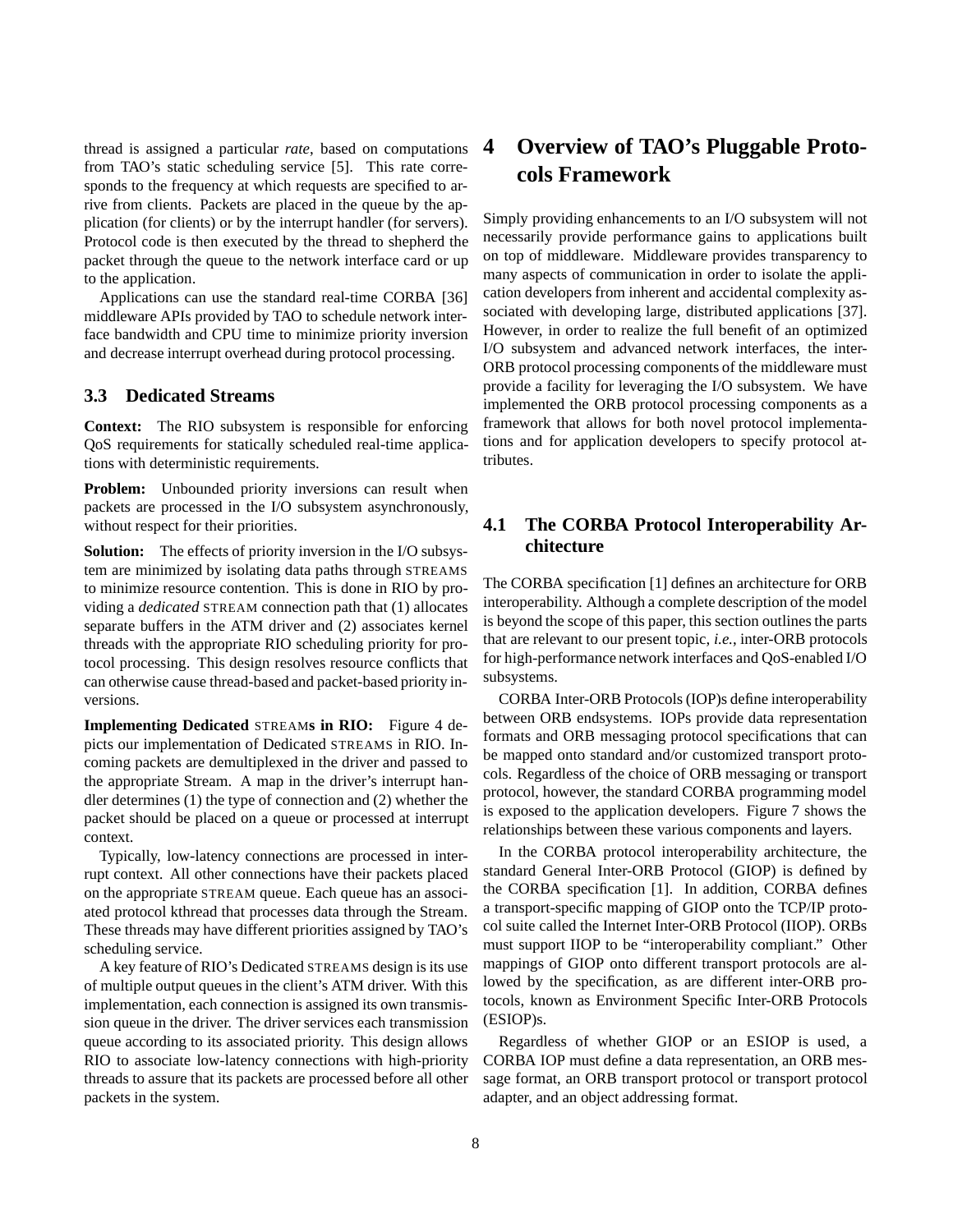

Figure 7: Relationship Between Inter-ORB Protocols and Transport-specific Mappings

## **4.2 TAO's Pluggable Protocols Framework Architecture**

TAO's pluggable protocols framework allows custom ORB messaging and transport protocols to be configured flexibly and used transparently by CORBA applications. For example, if ORBs communicate over a high-performance networking protocol like ATM AAL5, then simpler, optimized ORB messaging and transport protocols can be configured to eliminate unnecessary features and overhead of the standard CORBA General Inter-ORB Protocol (GIOP) and Internet Inter-ORB Protocol (IIOP). Likewise, TAO's pluggable protocols framework makes it straightforward to support customized embedded system interconnects, such as CompactPCI or VME, under standard CORBA inter-ORB protocols like GIOP.

To address the research challenges identified in Section 1.3, we identified logical communication component layers within TAO, factored out common features, defined general framework interfaces, and implemented components to support different concrete inter-ORB protocols. Higher-level components in the ORB, such as stubs, skeletons, and standard CORBA pseudo-objects, are decoupled from the implementation details of particular protocols, as shown in Figure 8. This decoupling is essential to resolve the various limitations with conventional ORBs outlined in Section 1.1 and discussed further in  $[19]$ .

In general, the higher-level components in TAO use abstract interfaces to access the mechanisms provided by its pluggable protocols framework. Thus, applications can (re)configure custom protocols *without* requiring global changes to the ORB. Moreover, because applications typically access only the standard CORBA APIs, TAO's pluggable protocols framework is transparent to CORBA application developers.

Figure 8 also illustrates the key components in TAO's plug-



Figure 8: TAO's Pluggable Protocols Framework Architecture

gable protocols framework: (1) the ORB messaging component, (2) the ORB transport adapter component, and (3) the ORB policy control component, which are outlined below.

#### **4.2.1 ORB Messaging Component**

This component is responsible for implementing ORB messaging protocols, such as the standard CORBA GIOP ORB messaging protocol, as well as custom ESIOPs. As described in [1], ORB messaging protocols should define a data representation, an ORB message format, an ORB transport protocol or transport adapter, and an object addressing format. Within this framework, ORB protocol developers are free to implement optimized Inter-ORB protocols and enhanced transport adaptors as long as the ORB interfaces are respected.

Each ORB messaging protocol implementation inherits from a common base class that defines a uniform interface. This interface can be extended to include new capabilities needed by special protocol-aware policies. For example, ORB end-to-end resource reservation or priority negotiation can be implemented in an ORB messaging component. TAO's pluggable protocols framework ensures consistent operational characteristics and enforces general IOP syntax and semantic constraints, such as error handling.

In general, it is not necessary to re-implement all aspects of an ORB messaging protocol. For example, TAO has a highly optimized presentation layer implementation that can be used by new protocols [26]. This presentation layer data representation contains well-tested and highly-optimized memory allocation strategies and data type translations. Thus, protocol developers can simply identify new memory or connection management strategies that can be used within the existing pluggable protocols framework.

Other key parts of TAO's ORB messaging component are its message factories. During connection establishment, these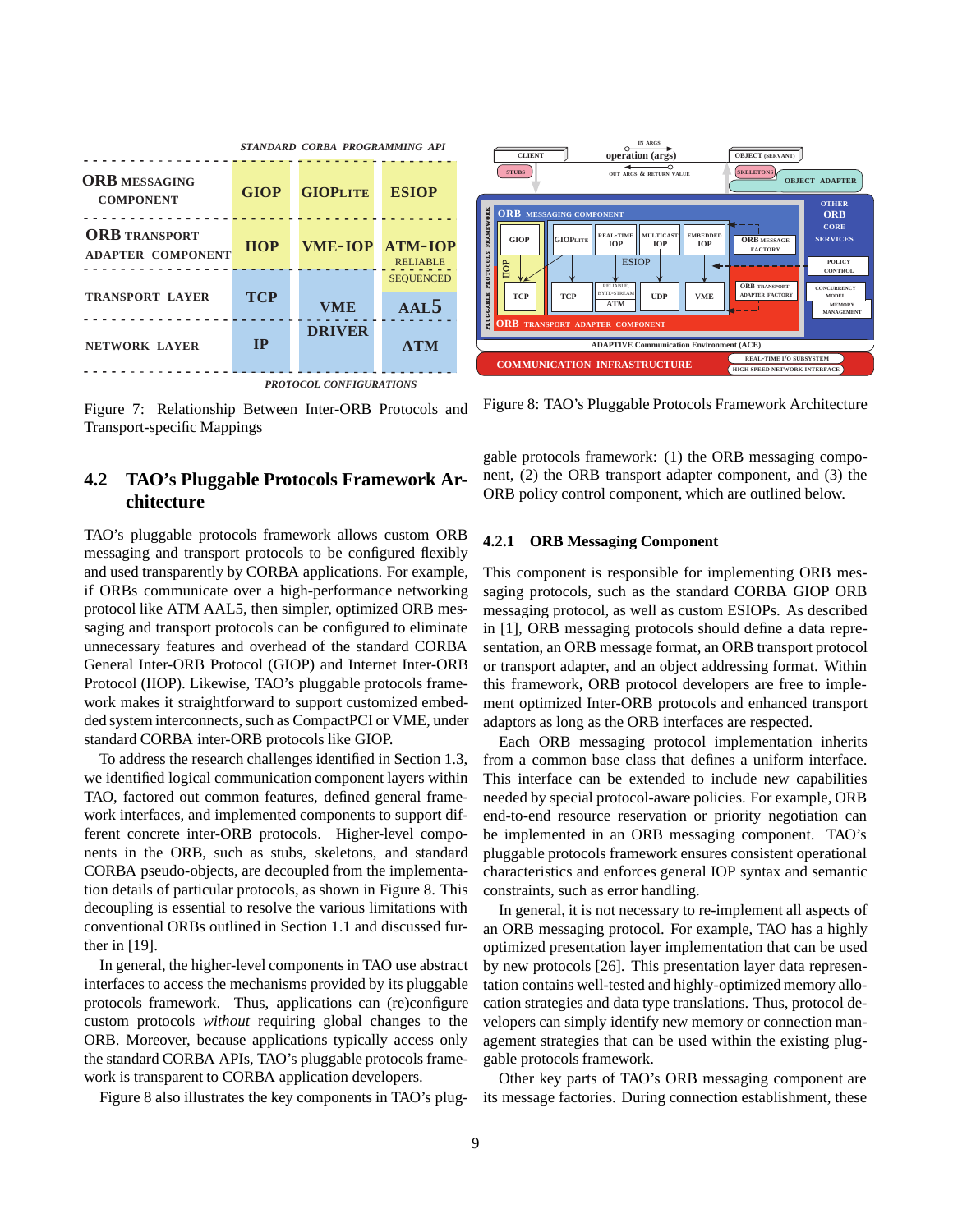factories instantiate objects that implement various ORB messaging protocols. These objects are associated with a specific connection and ORB transport adapter component, *i.e.*, the object that implements the component, for the duration of the connection.

#### **4.2.2 ORB Transport Adapter Component**

This component maps a specific ORB messaging protocol, such as GIOP or DCE-CIOP, onto a specific instance of an underlying transport protocol, such as TCP or ATM. Figure 8 shows an example in which TAO's transport adapter maps the GIOP messaging protocol onto TCP (this standard mapping is called IIOP). In this case, the ORB transport adapter combined with TCP corresponds to the transport layer in the Internet reference model. However, if ORBs are communicating over an embedded interconnect, such as a VME bus, the bus driver and DMA controller provide the "transport layer" in the communication infrastructure.

TAO's ORB transport component accepts a byte-stream from the ORB messaging component, provides any additional processing required, and passes the resulting data unit to the underlying communication infrastructure. Additional processing that can be implemented by protocol developers includes (1) concurrency strategies, (2) endsystem/network resource reservation protocols, (3) high-performance techniques, such as zero-copy I/O, shared memory pools, periodic I/O, and interface pooling, (4) enhancement of underlying communications protocols, *e.g.*, provision of a reliable byte-stream protocol over ATM, and (5) tight coupling between the ORB and efficient user-space protocol implementations, such as Fast Messages [38].

#### **4.2.3 ORB Policy Control Component**

This component allows applications to explicitly control the QoS attributes of configured ORB transport protocols. Since it is not possible to determine *a priori* all attributes defined by all protocols, an extensible *policy control* component is provided by TAO's pluggable protocols framework. TAO's policy control component implements the QoS framework defined in the CORBA Messaging [39] and Real-time CORBA [36] specifications.

To control the QoS attributes in the ORB, the CORBA QoS framework allows applications to specify various *policies*, such as buffer pre-allocations, fragmentation, bandwidth reservation, and maximum transport queue sizes. These policies can be set at the ORB-, thread-, or object-level, *i.e.*, application developers can set global policies that take effect for any request issued in a particular ORB. These global settings can be overridden on a per-thread, per-object, or even per-request basis. In general, the use of policies enables the CORBA specification to define semantic properties of ORB features precisely without (1) over-constraining ORB implementations or (2) increasing interface complexity for common use cases.

Certain policies, such as timeouts, can be shared between multiple protocols. Other policies, such as ATM virtual circuit bandwidth allocation, may apply to a single protocol. Each configured protocol can query TAO's policy control component to determine its policies and use them to configure itself for user needs. Moreover, a protocol implementation can simply ignore policies that do not apply to it.

TAO's policy control component also allows applications to select their protocol(s). This choice can be controlled by the ClientProtocolPolicy defined in the Real-time CORBA specification [36]. Using this policy, the application indicates its preferred protocol(s) and TAO's policy control component attempts to match that preference with the set of available protocols. Yet another policy controls the behavior of the ORB if an application's preferences cannot be satisfied, *e.g.*, either an exception is raised or another available protocol is selected transparently.

# **5 Integrating High-Performance Network Interfaces with ORB Endsystems**

This section complements Section 3 and Section 4 by illustrating how TAO's RIO subsystem and pluggable protocols framework can be integrated with high-performance network interfaces. To focus the discussion, we present a use-case where ORB endsystems must support a high-performance, real-time CORBA application using the ATM Port Interconnect Controller (APIC) [7, 10] developed at Washington University. This scenario is based on our experience developing high-bandwidth, low-latency audio/video streaming applications [17] and avionics mission computing [23, 19].

## **5.1 High-performance Network Interface Features**

As shown in Figure 9, the TAO ORB endsystem can be configured with a high-performance network interface and a realtime I/O (RIO) subsystem [6] designed to maximize available bandwidth to a mix of demanding applications. In this usecase, RIO is configured to support the 1.2 Gbps ATM Port Interconnect Controller (APIC) network interface.

The APIC is custom I/O chipset that incorporates several mechanisms designed to improve throughput and reduce latency. These mechanisms include (1) *zero-copy* shared memory pools between user- and kernel-space, (2) per-VC pacing, (3) two levels of priority queues, (4) interrupt disabling on a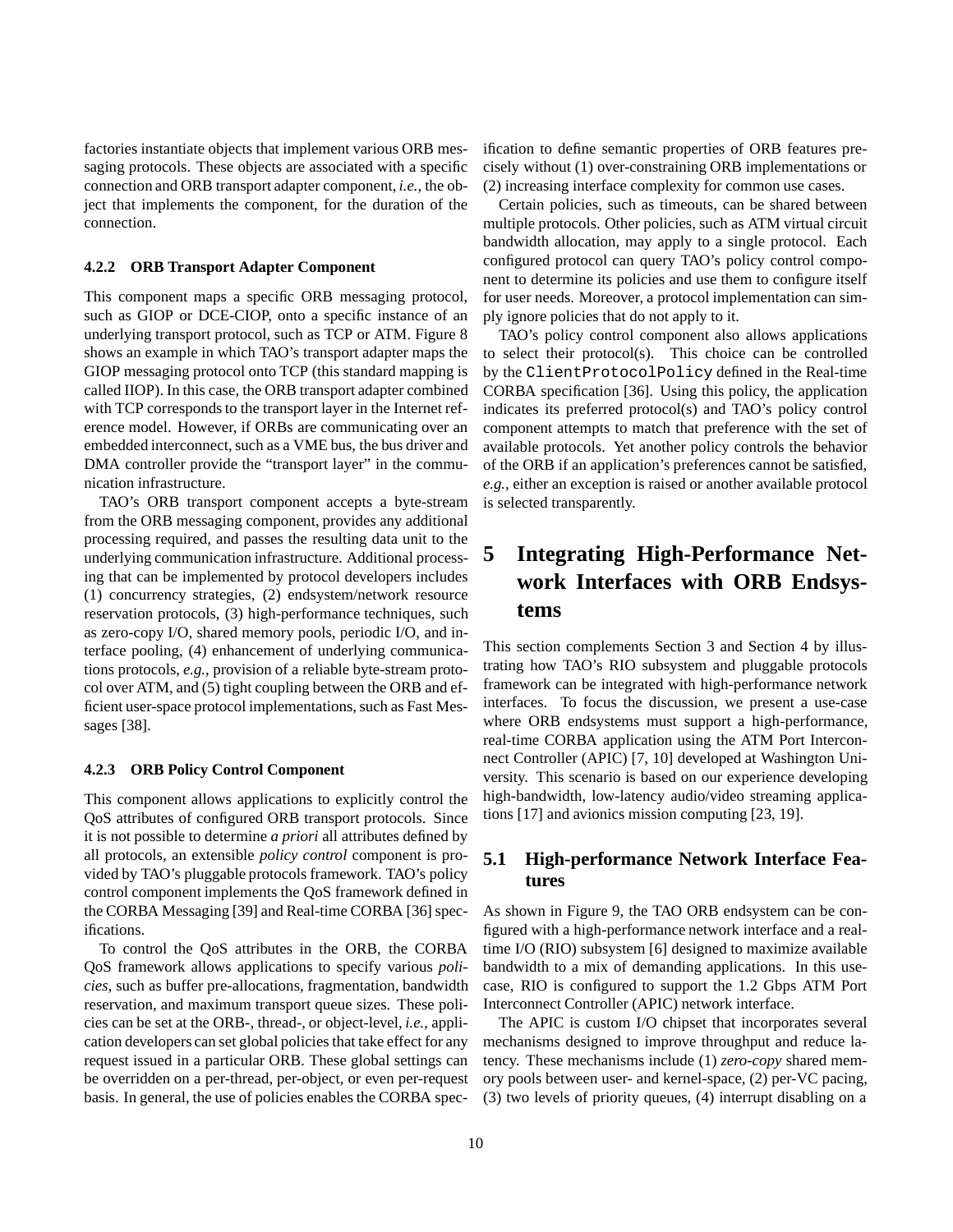

Figure 9: Real-Time ORB Endsystem Example

per-VC basis, and (5) *protected DMA*. The APIC's zero-copy mechanism [7] uses system memory to buffer cells, thereby minimizing on-board memory, which reduces its cost. The APIC's protected DMA [10] mechanism allows user-space protocols to queue buffers for transmission or reception to the network interface directly, thereby providing separate protected data channels to each active connection. To improve end-to-end throughput and latency, protected DMA bypasses intermediate kernel-level processing.

## **5.2 Multimedia Streaming Application Features**

Multimedia applications running over high-performance networks require special optimizations to utilize available link bandwidth while reducing overall load on system resources such as memory and bus bandwidth. For example, consider Figure 10, where network interfaces supporting 1.2 Mbps



Figure 10: Example CORBA-based Multimedia Application

or 2.4 Mbps link speeds are used for a multimedia application based on the CORBA Audio/Video (A/V) Streaming Service [17].

In this scenario, we replaced GIOP/IIOP with a custom ORB messaging and transport protocol that transmits A/V frames using AAL5 over ATM to take full advantage of a highperformance ATM port interconnect controller (APIC) [10]. For example, applications can use the APICs features to establish network reservations that enforce their desired bandwidth and delay. Although the connection establishment and QoS negotiations are part of the underlying network protocol and the ORB's IOP, they will be transparent to the application.

## **5.3 Meeting ORB Endsystem Integration Design Challenges**

Leveraging the underlying APIC network interface hardware to meet the end-to-end QoS requirements of the multimedia application described above necessitates the resolution of the following design challenges:

**1. Custom protocols:** This challenge centers on creating custom ORB messaging and transport protocols that can exploit the high-performance APIC network interface hardware. For the multimedia streaming application, a simple frame sequencing protocol can be used as an ESIOP. The goal is to simplify the messaging protocol, while adding any QoS related information to support the timely delivery of the video frames and audio. For example, an ORB message would correspond to one video frame or audio packet. A timestamp and sequence number can be sent along with each ORB message to facilitate synchronization between endpoints. The ORB messaging protocol can perform a similar function as the real-time protocol (RTP) and real-time control protocol (RTCP) [40].

This ORB messaging protocol can be mapped onto an ORB transport protocol using ATM AAL5. The ORB's transport adapter is then responsible for exploiting any local optimizations to hardware or OS I/O subsystem. For example, traditional ORB implementations will copy user parameters into ORB buffers used for marshaling. These may be allocated from global memory or possibly from a memory pool maintained by the ORB. In either case, at least one system call is required to obtain mutexes, allocate buffers and finally copy data. Thus, not only is an additional data copy incurred, but this scenario is rife with opportunities for priority inversion and indefinite application blocking.

**2. Optimized protocol implementations:** This challenge centers on optimizing communication protocol implementations, *e.g.*, by sharing memory between the application, TAO ORB middleware, RIO's I/O subsystem in the OS kernel, and the APIC network interface. This sharing can be achieved by requiring the message encapsulation process to use memory allocated from a common buffer pool [10, 26], which eliminates memory copies between user- and kernel-space when data is sent and received. The ORB endsystem manages this memory, thereby relieving application developers from this responsibility. In addition, the ORB endsystem can transparently manage the APIC interface driver, interrupt rates, and pacing parameters, as outlined in [6].

INCOMING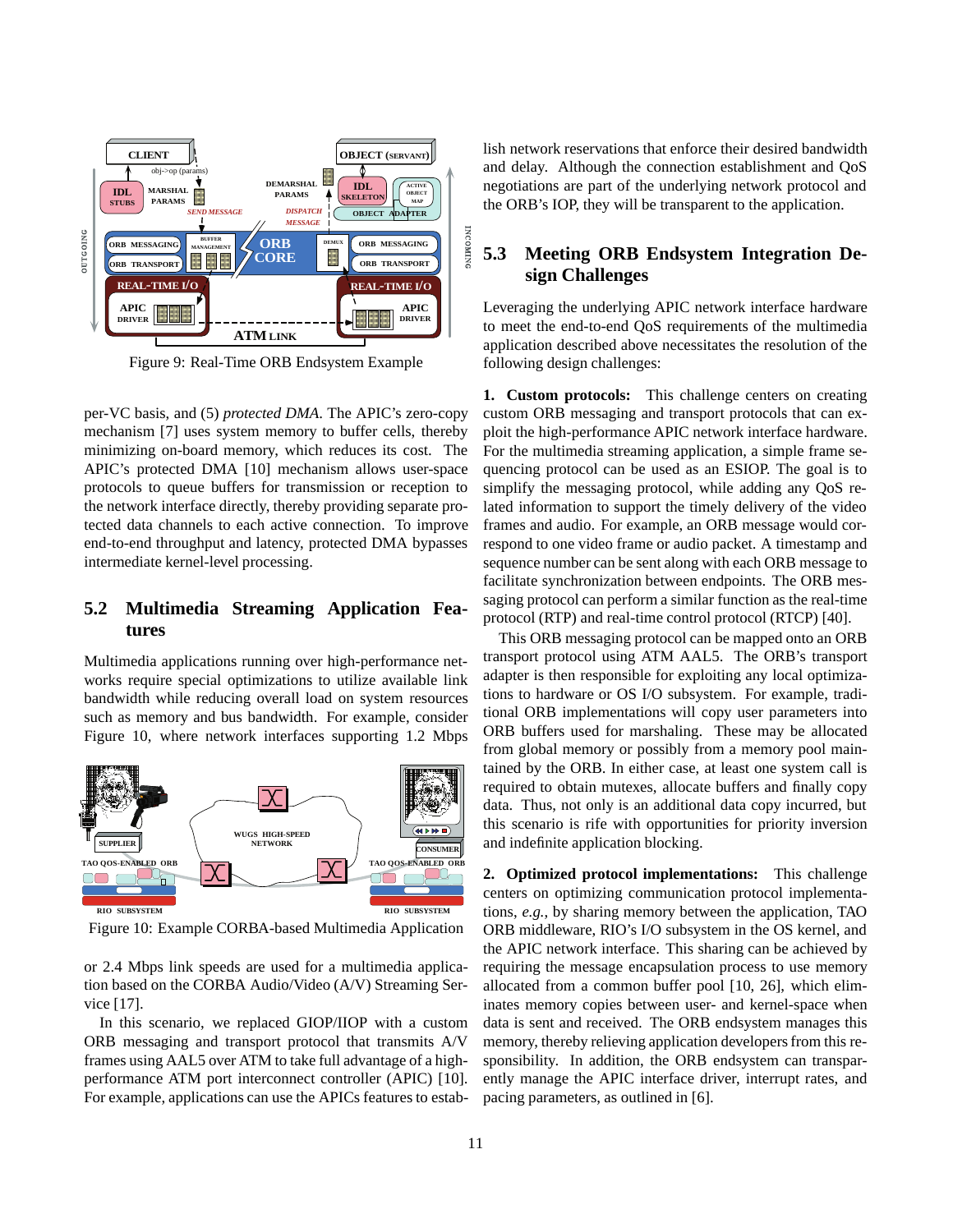## **5.4 Bringing the Components Together**

Figure 11 shows how the various ORB endsystem components described above can be configured together to support our example multimedia streaming application. In this configuration,



Figure 11: Shared Buffer Strategy

the ORB manages all the memory on behalf of the application. For instance, the application can request a set of buffers from the ORB, which it uses to send and receive video and audio data. TAO can be configured to allocate these buffers within memory shared between the application, ORB middleware, RIO subsystem, and APIC driver in the kernel. The ORB's transport adapter manages this shared buffer pool on a per-connection basis to minimize lock contention, *e.g.*, each active connection is assigned its own send and receive queues in Figure 11. Likewise, there are two free buffer pools perconnection, one for incoming packets and one for outgoing packets.

The ORB's pluggable protocols framework can ensure that only one application thread will be active within the send or receive operation of the transport adapter. Therefore, buffer allocation and de-allocation can be performed without extraneous locking [10]. Moreover, TAO's ORB endsystem configuration can be strategized so that application video and audio data can be copied conditionally into ORB buffers. For instance, it may be more efficient to copy relatively small data into ORB buffers, rather than use shared buffers between the ORB and the network interface. By using TAO's policy control component described in Section 4.2, applications can select their degree of sharing on a per-connection, per-thread, per-object, or per-operation basis.

# **6 ORB Endsystem Benchmarking Results**

This section presents empirical results that show how the RIO subsystem decreases the upper bound on round-trip delay for low-latency applications and provides periodic processing guarantees for bandwidth-sensitive applications. The test systems are relatively slow compared to systems currently available however the relative speeds of the network interface, I/O bus and CPU remains valid. These empirical benchmarks that show how TAO's vertically integrated ORB endsystem, *i.e.*, its Object Adapter, ORB Core, pluggable protocols framework, RIO subsystem, and network interface, can (1) decrease the upper bound on round-trip delay for latency-sensitive applications and (2) provide periodic processing guarantees for bandwidth-sensitive applications. Earlier work has reported empirical results for separate benchmarks of each component in TAO's ORB endsystem, including the Object Adapter [6], ORB Core [24], pluggable protocols framework [19], and RIO subsystem [6, 15]. This section extends these results by highlighting the major features of TAO's ORB endsystem architecture that have been *integrated* with an optimized network interface and driver.

#### **6.1 Hardware Configuration**

Our experiments were conducted using a FORE Systems ASX-1000 ATM switch connected to two SPARCs: a uniprocessor 300 MHz UltraSPARC2 with 256 MB RAM and a 170 MHz SPARC5 with 64 MB RAM. Both SPARCs ran Solaris 2.5.1 and were connected via a FORE Systems SBA-200e ATM network interface to an OC3 155 Mbps port on the ASX-1000. The testbed configuration is shown in Figure 12.

## **6.2 Measuring the End-to-end Real-time Performance of the RIO Subsystem**

Below, we present results that quantify the benefits gained in terms of bounded latency response times and periodic processing guarantees. RIO uses a periodic processing model to provide bandwidth guarantees and to bound maximum throughput on each connection.

#### **6.2.1 Benchmarking Configuration**

Our experiments were performed using the testbed configuration shown in Figure 12. To measure round-trip latency we use a client application that opens a TCP connection to an "echo server" located on the SPARC5. The client sends a 64 byte data block to the echo server, waits on the socket for data to return from the echo server, and records the round-trip latency.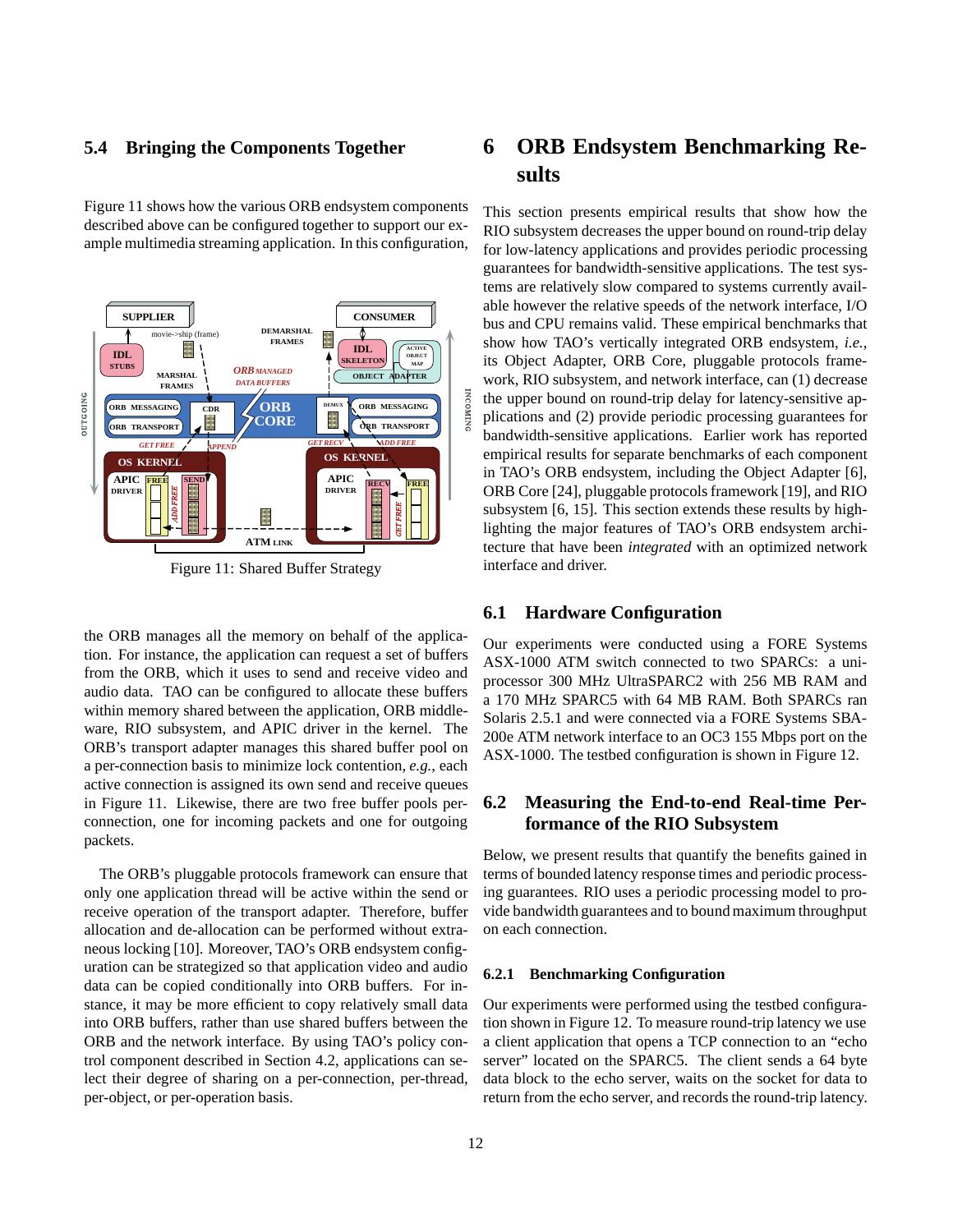

Figure 12: ORB Endsystem Benchmarking Testbed

The client application performs 10,000 latency measurements, then calculates the mean latency, standard deviation, and standard error. Both the client and server run at the same thread priority in the Solaris real-time (RT) scheduling class.

Bandwidth tests were conducted using a modified version of ttcp [41] that sent 8 KB data blocks over a TCP connection from the UltraSPARC2 to the SPARC5. Threads that receive bandwidth reservations are run in the RT scheduling class, whereas best-effort threads run in the TS scheduling class.

The default behavior of the Solaris I/O subsystem is to perform network protocol processing at interrupt context [15]. Our measurements reveal the effect of performing network protocol processing at interrupt context versus performing it in a RIO kthread. With the interrupt processing model, the input packet is processed immediately up through the network protocol stack. Conversely, with the RIO kthreads model, the packet is placed in a RIO queue and the interrupt thread exits. This causes a RIO kthread to wake up, dequeue the packet, and perform protocol processing within its thread context.

A key feature of using RIO kthreads for protocol processing is their ability to assign appropriate kthread priorities and to defer protocol processing for lower priority connections. Thus, if a packet is received on a high-priority connection, the associated kthread will preempt lower priority kthreads to process the newly received data.

Our previous results [6] revealed that using RIO kthreads in the RT scheduling class results in a slight increase of 13-15  $\mu$ s in the round-trip processing times in our testing environment. This latency increase stems from RIO kthread dispatch latencies and queuing delays. However, the significant result was the overall reduction in latency jitter for real-time RIO

kthreads.

#### **6.2.2 Measuring Low-latency Connections with Competing Traffic**

**Benchmark design:** This experiment measures the determinism of the RIO subsystem while performing prioritized protocol processing on a heavily loaded server. The results illustrate how RIO behaves when network I/O demands exceed the ability of the ORB endsystem to process all requests. The SPARC5 is used as the server in this test because it can process only  $\sim$ 75% of the full link speed on an OC3 ATM interface using ttcp with 8 KB packets.

Two different classes of data traffic are created for this test: (1) a low-delay, high-priority message stream and (2) a besteffort (low-priority) bulk data transfer stream. The message stream is simulated using the latency application described in Section 6.2.1. The best-effort, bandwidth intensive traffic is simulated using a modified version of the ttcp program, which sends 8 KB packets from the client to the server.

The latency experiment was first run with competing traffic using the default Solaris I/O subsystem. Next, the RIO subsystem was enabled, RIO kthreads and priorities were assigned to each connection, and the experiment was repeated. The RIO kthreads used for processing the low-delay, high-priority messages were assigned a real-time global priority of 100. The latency client and echo server were also assigned a real-time global priority of 100.

The best-effort bulk data transfer application was run in the time-sharing class. The corresponding RIO kthreads ran in the system scheduling class with a global priority of 60. In general, all best effort connections use a RIO kthread in the SYS scheduling class with a global priority of 60. Figure 13 shows the configuration for the RIO latency benchmark.

**Benchmark results and analysis:** The results from collecting 1,000 samples in each configuration are summarized in the table below:

|            | Mean                       | Max                        | Min         | <b>Jitter</b>             |
|------------|----------------------------|----------------------------|-------------|---------------------------|
| Default    | $1072 \text{ }\mu\text{s}$ | $3158 \text{ }\mu\text{s}$ | 594 $\mu$ s | $497 \text{ }\mu\text{s}$ |
| <b>RIO</b> | 946 $\mu$ s                | $2038 \mu s$               | $616 \mu s$ | $282 \text{ }\mu\text{s}$ |

This table compares the behavior of the default Solaris I/O subsystem with RIO. It illustrates how RIO lowers the upper bound on latency for low-delay, high-priority messages in the presence of competing network traffic. In particular, RIO lowered the maximum round-trip latency by 35% (1,120  $\mu$ s), the average latency by 12% (126  $\mu$ s), and jitter by 43% (215  $\mu$ s). The distribution of samples are shown in Figure 14. This figure highlights how RIO lowers the upper bound of the roundtrip latency values.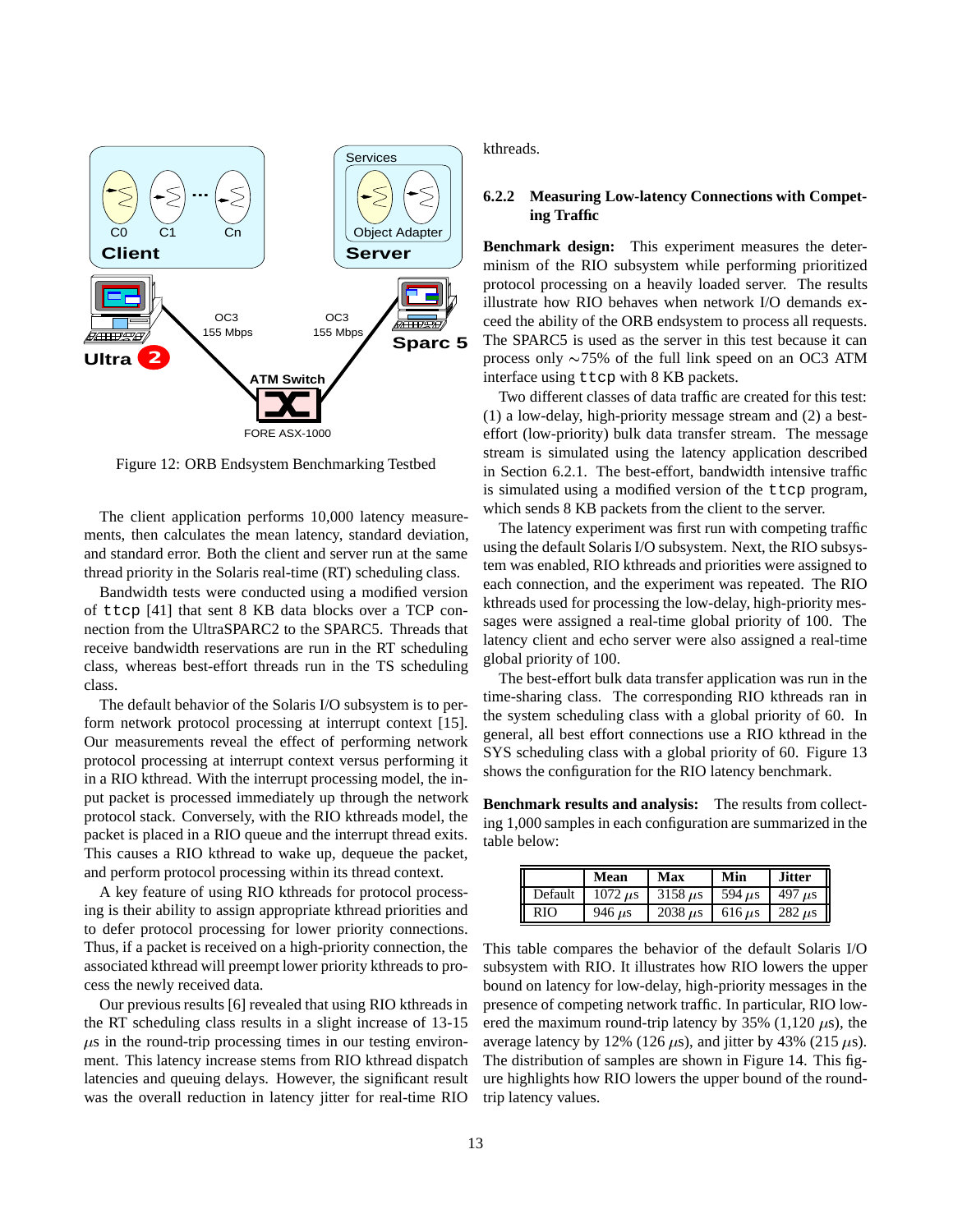

Figure 13: RIO Low-latency Benchmark Configuration



Figure 14: Latency with Competing Traffic

These performance results are particularly relevant for realtime systems where ORB endsystem predictability is crucial. The ability to specify and enforce end-to-end priorities over transport connections helps ensure that ORB endsystems achieve end-to-end determinism.

Another advantage of RIO's ability to preserve end-to-end priorities is that the overall system utilization can be increased. For instance, the experiment above illustrates how the upper bound on latency was reduced by using RIO to preserve end-to-end priorities. For example, system utilization may be unable to exceed 50% while still achieving a 2 ms upper bound for high-priority message traffic. However, higher system utilization can be achieved when an ORB endsystem supports real-time I/O. The results in this section demonstrate this: RIO achieved latencies no greater than 2.038 ms, even when the ORB endsystem was heavily loaded with best-effort data transfers.

Figure 15 shows the average bandwidth used by the modified ttcp applications during the experiment. The dip in



Figure 15: Bandwidth of Competing Traffic

throughput between sample numbers 10 and 20 occurred when the high-priority latency test was run, which illustrates how RIO effectively reallocates resources when high-priority message traffic is present. Thus, the best-effort traffic obtains slightly lower bandwidth when RIO is used.

#### **6.2.3 Measuring Bandwidth Guarantees for Periodic Processing**

**Benchmark design:** RIO can enforce bandwidth guarantees because it implements a schedule-driven protocol processing model [6], which *co-schedules* kernel threads with real-time application threads in the TAO's ORB Core. In contrast, the default Solaris I/O subsystem processes all input packets ondemand at interrupt context, *i.e.*, with a priority higher than all other application threads and non-interrupt kernel threads.

The following experiment demonstrates the advantages and accuracy of RIO's periodic protocol processing model. The experiment was conducted using three threads that receive specific periodic protocol processing, *i.e.*, bandwidth, guarantees from RIO. A fourth thread sends data using only best-effort guarantees.

All four threads run the ttcp program, which sends 8 KB data blocks from the UltraSPARC2 to the SPARC5. For each bandwidth-guaranteed connection, a RIO kthread was allocated in the real-time scheduling class and assigned appropriate periods and packet counts, *i.e.*, computation time. The best-effort connection was assigned the default RIO kthread,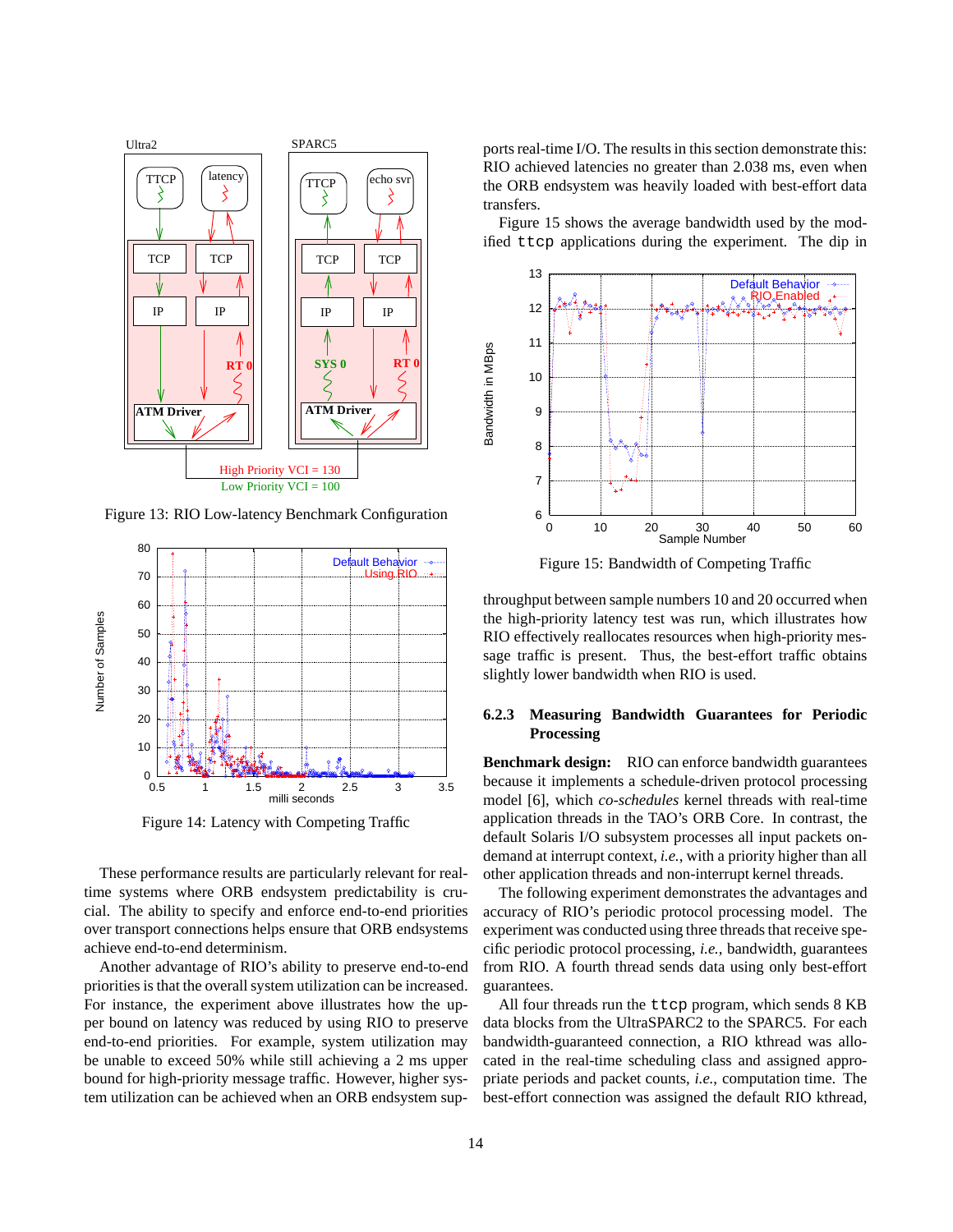which runs with a global priority of 60 in the system scheduling class. Thus, there were four RIO kthreads, three in the real-time scheduling class and one in the system class. The following table summarizes the RIO kthread parameters for the bandwidth experiment.

| RIO Config    | <b>Period</b>   | <b>Priority</b> | <b>Packets</b> | <b>Bandwidth</b> |
|---------------|-----------------|-----------------|----------------|------------------|
| kthread 1     | $10 \text{ ms}$ | 110             |                | 6.4 MBps         |
| kthread 2     | $10 \text{ ms}$ | 105             |                | 3.2 MBps         |
| kthread 3     | $10 \text{ ms}$ | 101             |                | 1.6 MBps         |
| kthread 4     | Async           | 60              | Available      | Available        |
| (best-effort) |                 |                 |                |                  |

The three application threads that received specific bandwidth guarantees were run with the same real-time global priorities as their associated RIO kthreads. These threads were assigned priorities related to their guaranteed bandwidth requirements – the higher the bandwidth the higher the priority. The ttcp application thread and associated RIO kthread with a guaranteed 6.4 MBps were assigned a real-time priority of 110. The application and RIO kernel threads with a bandwidth of 3.2 MBps and 1.6 MBps were assigned real-time priorities of 105 and 101, respectively.

RIO kthreads are awakened at the beginning of each period. They first check their assigned RIO queue for packets. After processing their assigned number of packets they sleep waiting for the start of the next period.

The best-effort application thread runs in the time sharing class. Its associated RIO kthread, called the "best-effort" RIO kthread, is run in the system scheduling class with a global priority of 60. The best-effort RIO kthread is not scheduled periodically. Instead, it waits for the arrival of an eligible network I/O packet and processes it "on-demand." End-to-end priority is maintained, however, because the best-effort RIO kthread has a global priority lower than either the application threads or RIO kthreads that handle connections with bandwidth guarantees.

**Benchmark results and analysis:** In the experiment, the best-effort connection starts first, followed by the 6.4 MBps, 3.2 MBps, and 1.6 MBps guaranteed connections, respectively. Figure 16 presents the results, showing the effect of the guaranteed connection on the best-effort connection.

This figure clearly shows that the guaranteed connections received their requested bandwidths. In contrast, the besteffort connection loses bandwidth proportional to the bandwidth granted to guaranteed connections. The measuring interval was small enough for TCPs "slow start" algorithm [42] to be observed.

Periodic protocol processing is useful to guarantee bandwidth and bound the work performed for any particular connection. For example, we can specify that the best-effort con-



Figure 16: Bandwidth Guarantees in RIO

nection in the experiment above receive no more than 40% of the available bandwidth on a given network interface.

## **6.3 Measuring the End-to-end Real-time Performance of the TAO/RIO ORB Endsystem**

Section 6.2 measured the performance of the RIO subsystem in isolation. This section combines RIO and TAO to create a vertically integrated real-time ORB endsystem and then measures the impact on end-to-end performance when run with prototypical real-time ORB application workloads [24].

#### **6.3.1 Benchmark Design**

MBps

The benchmark outlined below was performed twice: (1) without RIO, *i.e.*, using the unmodified default Solaris I/O subsystem and (2) using our RIO subsystem enhancements. Both benchmarks recorded average latency and the standard deviation of the latency values, *i.e.*, jitter. The server and client benchmarking configurations are described below.

**Server benchmarking configuration:** As shown in Figure 12, the server host is the 170 MHz SPARC5. This host runs the real-time ORB with two servants in the Object Adapter. The *high-priority* servant runs in a thread with an RT priority of 130. The *low-priority* servant runs in a lower priority thread with an RT thread priority of 100. Each thread processes requests sent to it by the appropriate client threads on the UltraSPARC2. The SPARC5 is connected to a 155 Mpbs OC3 ATM interface so the UltraSPARC2 can saturate it with network traffic.

**Client benchmarking configuration:** As shown in Figure 12, the client is the 300 MHz, uni-processor UltraSPARC2, which runs the TAO real-time ORB with one high-priority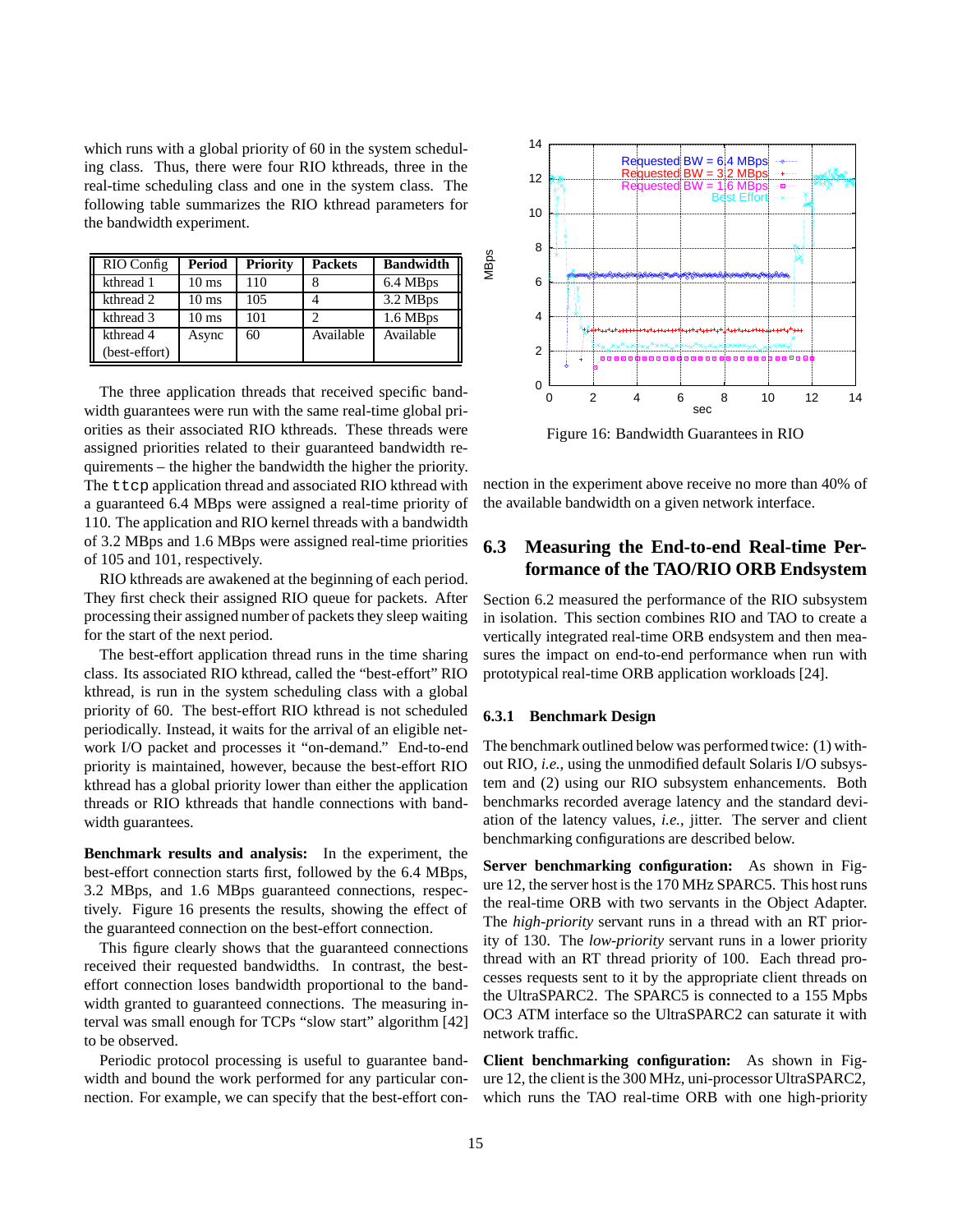client  $C_0$  and n low-priority clients,  $C_1 \ldots C_n$ . The highpriority client is assigned an RT priority of 130, which is the same as the high-priority servant. It invokes two-way CORBA operations at a rate of 20 Hz.

All low-priority clients have the same RT thread priority of 100, which is the same as the low-priority servant. They invoke two-way CORBA operations at 10 Hz. In each call the client thread sends a value of type CORBA:: Octet to the servant. The servant cubes the number and returns the result.

The benchmark program creates all the client threads at startup time. The threads block on a barrier lock until all client threads complete their initialization. When all threads inform the main thread that they are ready, the main thread unblocks the clients. The client threads then invoke 4,000 CORBA twoway operations at the prescribed rates.

**RIO subsystem configuration:** When the RIO subsystem is used, the benchmark has the configuration shown in Figure 17. With the RIO subsystem, high- and low-priority requests are



Figure 17: ORB Endsystem Benchmarking Configuration

treated separately throughout the ORB and I/O subsystem.

Low-priority client threads transmit requests at 10 Hz. There are several ways to configure the RIO kthreads. For instance, we could assign one RIO kthread to each low-priority client. However, the number of low-priority clients varies from 0 to 50. Plus all clients have the same period and send the same number of requests per period, so they have the same priorities. Thus, only one RIO kthread is used. Moreover, because it is desirable to treat low-priority messages as best-effort traffic, the RIO kthread is placed in the system scheduling class and assigned a global priority of 60.

To minimize latency, high-priority requests are processed by threads in the Interrupt (INTR) scheduling class. Therefore, we create two classes of packet traffic: (1) low-latency, high priority and (2) best-effort latency, low-priority. The highpriority packet traffic preempts the processing of any lowpriority messages in the I/O subsystem, ORB Core, Object Adapter, and/or servants.

#### **6.3.2 Benchmark Results and Analysis**

This experiment shows how RIO increases overall determinism for high-priority, real-time applications without sacrificing the performance of best-effort, low-priority, and latencysensitive applications. RIO's impact on overall determinism of the TAO ORB endsystem is shown by the latency and jitter results for the high-priority client  $C_0$  and the average latency and jitter for 0 to 49 low-priority clients,  $C_1 \ldots C_n$ .

Figure 18 illustrates the average latency results for the highand low-priority clients both with and without RIO. This figure



Figure 18: Measured Latency for All Clients with and without RIO

shows how TAO eliminates many sources of priority inversion within the ORB. Thus, high-priority client latency values are relatively constant, compared with low-priority latency values. Moreover, the high-priority latency values decrease when the the RIO subsystem is enabled. In addition, the low-priority clients' average latency values track the default I/O subsystems behavior, illustrating that RIO does not unduly penalize best-effort traffic. At 44 and 49 low-priority clients the RIOenabled endsystem outperforms the default Solaris I/O subsystem.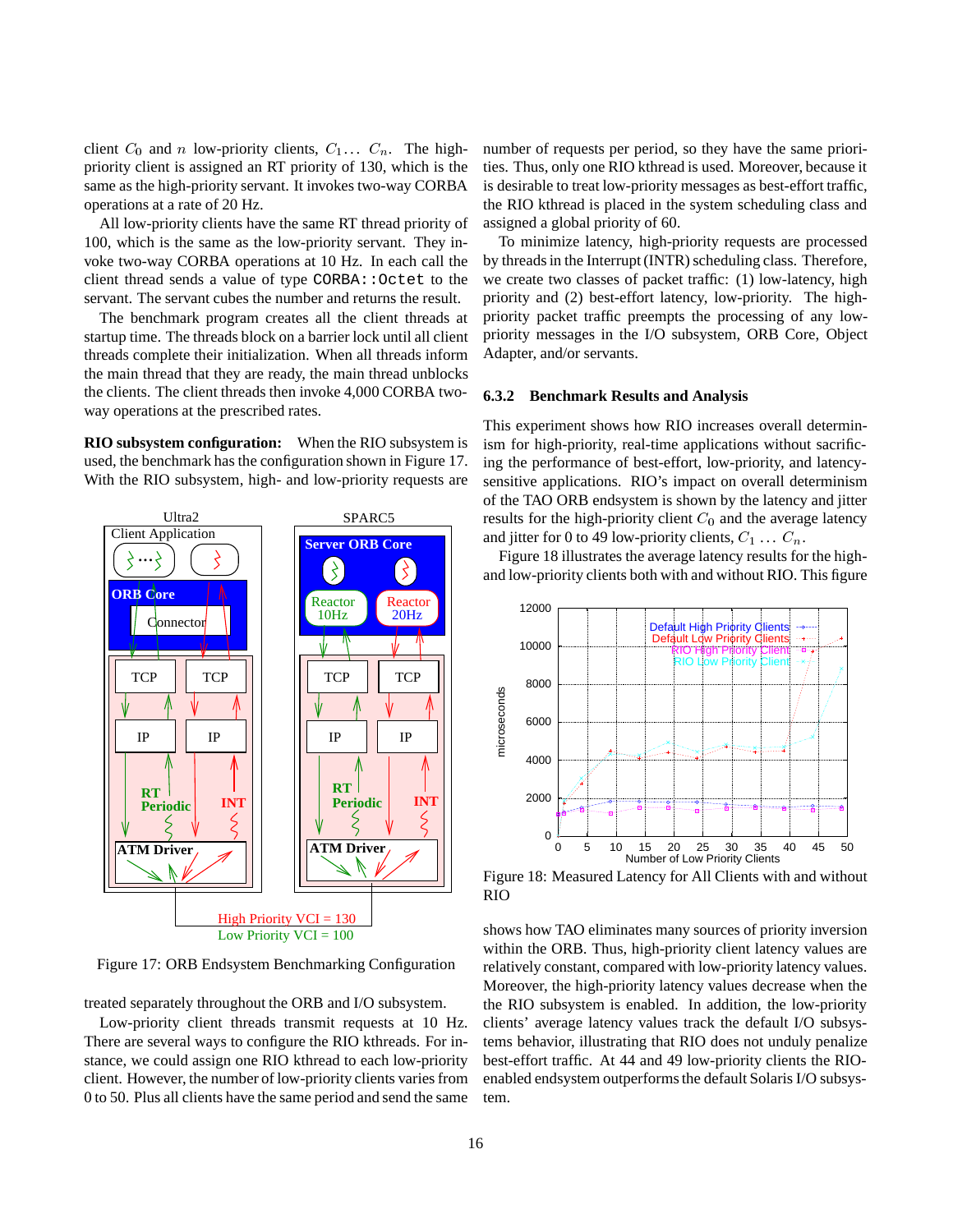Figure 19 presents a finer-grained illustration of the roundtrip latency and jitter values for high-priority client vs. the number of competing low-priority clients. This figure illus-



Figure 19: High-priority Client Latency and Jitter

trates how not only did RIO decrease average latency, but its jitter results were substantially better, as shown by the error bars in the figure. The high-priority clients averaged a 13% reduction in latency with RIO. Likewise, jitter was reduced by an average of 51%, ranging from a 12% increase with no competing low-priority clients to a 69% reduction with 44 competing low-priority clients.

In general, RIO reduced average latency and jitter because it used RIO kthreads to process low-priority packets. Conversely, in the default Solaris STREAMS I/O subsystem, servant threads are more likely to be preempted because threads from the INTR scheduling class are used for all protocol processing. Our results illustrate how this preemption can significantly increase latency and jitter values.

Figure 20 shows the average latency of low-priority client threads. This figure illustrates that the low-priority clients incurred no appreciable change in average latency. There was a slight increase in jitter for some combinations of clients due to the RIO kthreads dispatch delays and preemption by the higher priority message traffic. This result demonstrates how the RIO design can enhance overall end-to-end predictability for realtime applications while maintaining acceptable performance for traditional, best-effort applications.

# **7 Related Work**

High-performance and real-time ORB endsystems are an emerging field of study. We have used TAO to research key dimensions of ORB endsystem design including static [5] and dynamic [22] scheduling, request demultiplexing [26], event processing [23], ORB Core connection and concurrency ar-



chitectures [24], and IDL compiler stub/skeleton optimizations [26]. This paper extends results in [6, 19] to illustrate how the TAO's real-time I/O subsystem and pluggable protocols framework can exploit underlying hardware and software optimizations for high-performance network interfaces. The remainder of this section compares our work on TAO with related ORB endsystem research.

## **7.1 Related Work on QoS-enabled I/O Subsystems**

Our real-time I/O (RIO) subsystem incorporates advanced techniques [8, 10, 31, 33, 14] for high-performance and realtime protocol implementations. Below, we compare RIO with related work on I/O subsystems.

**I/O subsystem support for QoS:** The Scout OS [29] employs the notion of a *path* to expose the state and resource requirements of all processing components in a *flow*. Similarly, our RIO subsystem reflects the path principle and incorporates it with TAO and Solaris to create a vertically integrated realtime ORB endsystem. For instance, RIO subsystem resources like CPU, memory, and network interface and network bandwidth are allocated to an application-level connection/thread during connection establishment, which is similar to Scout's binding of resources to a path.

Scout represents a fruitful research direction, which is complementary with our emphasis on demonstrating similar capabilities in existing operating systems, such as Solaris and NetBSD. At present, paths have been used in Scout largely for MPEG video decoding and display and not for protocol processing or other I/O operations. In contrast, we have successfully used RIO for a number of real-time avionics applications [23] with deterministic QoS requirements.

SPIN [43, 44] provides an extensible infrastructure and a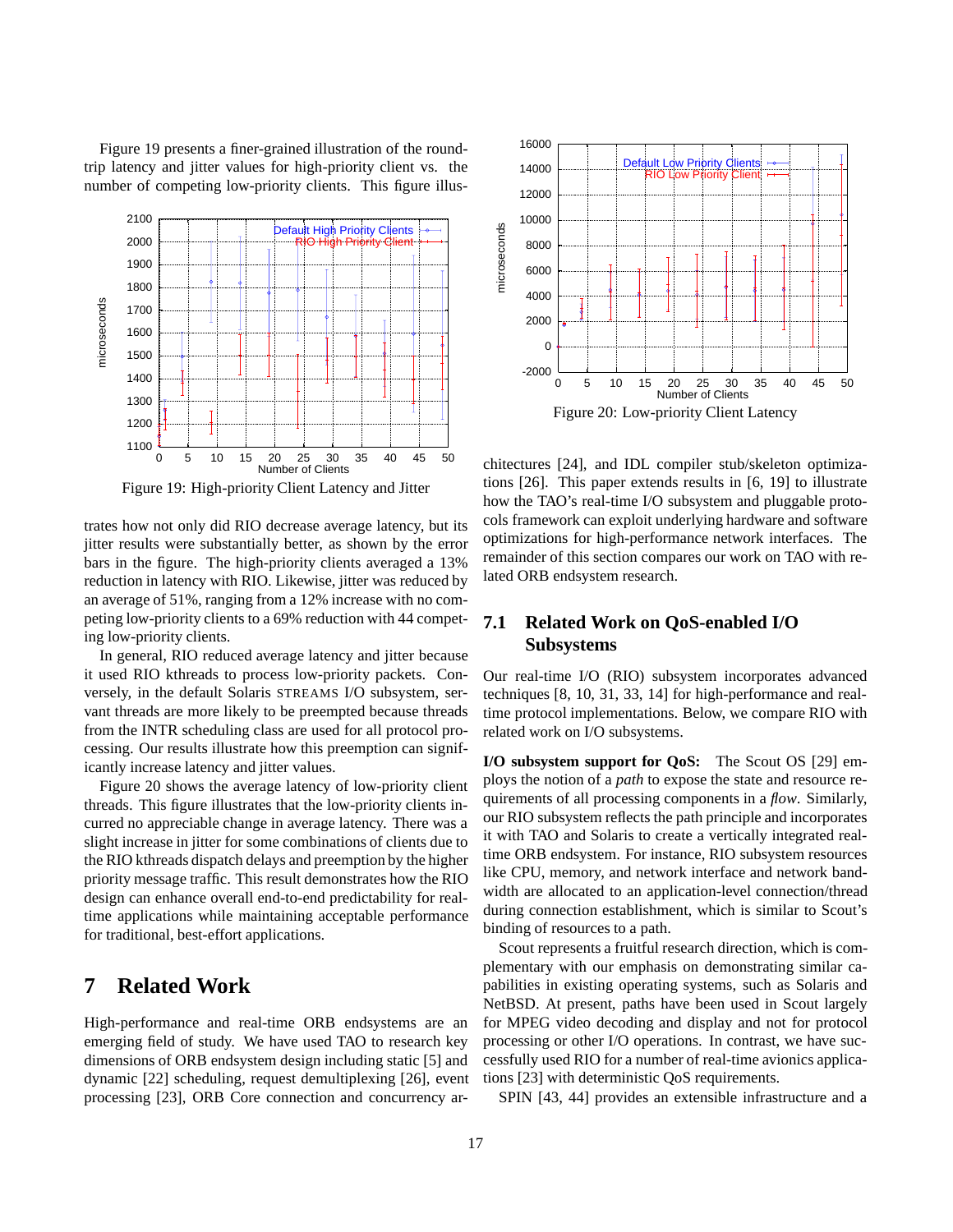core set of extensible services that allow applications to safely change the OS interface and implementation. Applicationspecific protocols are written in a type-safe language, *Plexus*, and configured dynamically into the SPIN OS kernel. Because these protocols execute within the kernel, they can access network interfaces and other OS system services efficiently. To the best of our knowledge, however, SPIN does not support end-to-end QoS guarantees.

**Enhanced I/O subsystems:** Other related research has focused on enhancing performance and fairness of I/O subsystems, though not specifically for the purpose of providing realtime QoS guarantees. These techniques are directly applicable to designing and implementing real-time I/O and providing QoS guarantees, however, so we compare them with our RIO subsystem below.

[33] applies several high-performance techniques to a STREAMS-based TCP/IP implementation and compares the results to a BSD-based TCP/IP implementation. This work is similar to RIO, because Roca and Diot parallelize their STREAMS implementation and use early demultiplexing and dedicated STREAMS, known as Communication Channels (CC). The use of CC exploits the built-in flow control mechanisms of STREAMS to control how applications access the I/O subsystem. This work differs from RIO in that it focuses entirely on performance issues and not sources of priority inversion. For example, minimizing protocol processing in an interrupt context is not addressed.

[14, 31] examines the effect of protocol processing with interrupt priorities and the resulting priority inversions and livelock [14]. Both approaches focus on providing fairness and scalability under network load. In [31], a network I/O subsystem architecture called *lazy receiver processing* (LRP) is used to provide stable overload behavior. LRP uses early demultiplexing to classify packets, which are then placed into per-connection queues or on network interface channels. These channels are shared between the network interface and OS. Application threads read/write from/to network interface channels so input and output protocol processing is performed in the context of application threads. In addition, a scheme is proposed to associate kernel threads with network interface channels and application threads in a manner similar to RIO. However, LRP does not provide QoS guarantees to applications.

[14] proposed a somewhat different architecture to minimize interrupt processing for network I/O. They propose a polling strategy to prevent interrupt processing from consuming excessive resources. This approach focuses on scalability under heavy load. It did not address QoS issues, however, such as providing per-connection guarantees for fairness or bandwidth, nor does it charge applications for the resources they use. It is similar to our approach, however, in that (1) interrupts are recognized as a key source of non-determinism and (2) schedule-driven protocol processing is proposed as a solution.

While RIO shares many elements of the approaches described above, we have combined these concepts to create the first vertically integrated real-time ORB endsystem. The resulting ORB endsystem provides scalable performance, periodic processing guarantees and bounded latency, as well as an end-to-end solution for real-time distributed object computing middleware and applications.

## **7.2 Related Work on Pluggable Protocol Frameworks**

The design of TAO's pluggable protocols framework is influenced by prior research on the design and optimization of protocol frameworks for communication subsystems, as de-**Configurable communication frameworks:** The *x*kernel [45], System V STREAMS [46], Conduit+ [47], ADAPTIVE [48], and F-CSS [49] are all configurable communication frameworks that provide a protocol backplane consisting of standard, reusable services that support network protocol development and experimentation. These frameworks support flexible composition of modular protocol processing components, such as connection-oriented and connectionless message delivery and routing, based on uniform interfaces.

The frameworks for communication subsystems listed above focus on implementing various protocol layers beneath relatively low-level programming APIs, such as sockets. In contrast, TAO's pluggable protocols framework focuses on implementing and/or adapting to transport protocols beneath a higher-level OO middleware API, *i.e.*, the standard CORBA programming API. Therefore, existing communication subsystem frameworks can provide building block protocol components for TAO's pluggable protocols framework.

**CORBA pluggable protocol frameworks:** The architecture of TAO's pluggable protocols framework is based on the ORBacus Open Communications Interface (OCI) [50]. The OCI framework provides a flexible, intuitive, and portable interface for pluggable protocols. The framework interfaces are defined in IDL, with a few special rules to map critical types, such as data buffers.

Defining pluggable protocol interfaces with IDL permits developers to familiarize themselves with a single programming model that can be used to implement protocols in different languages. In addition, the use of IDL makes possible to write pluggable protocols that are portable among different ORB implementations and platforms.

Though the OCI pluggable protocols frameworks is useful for many applications and ORBs, TAO implements a highly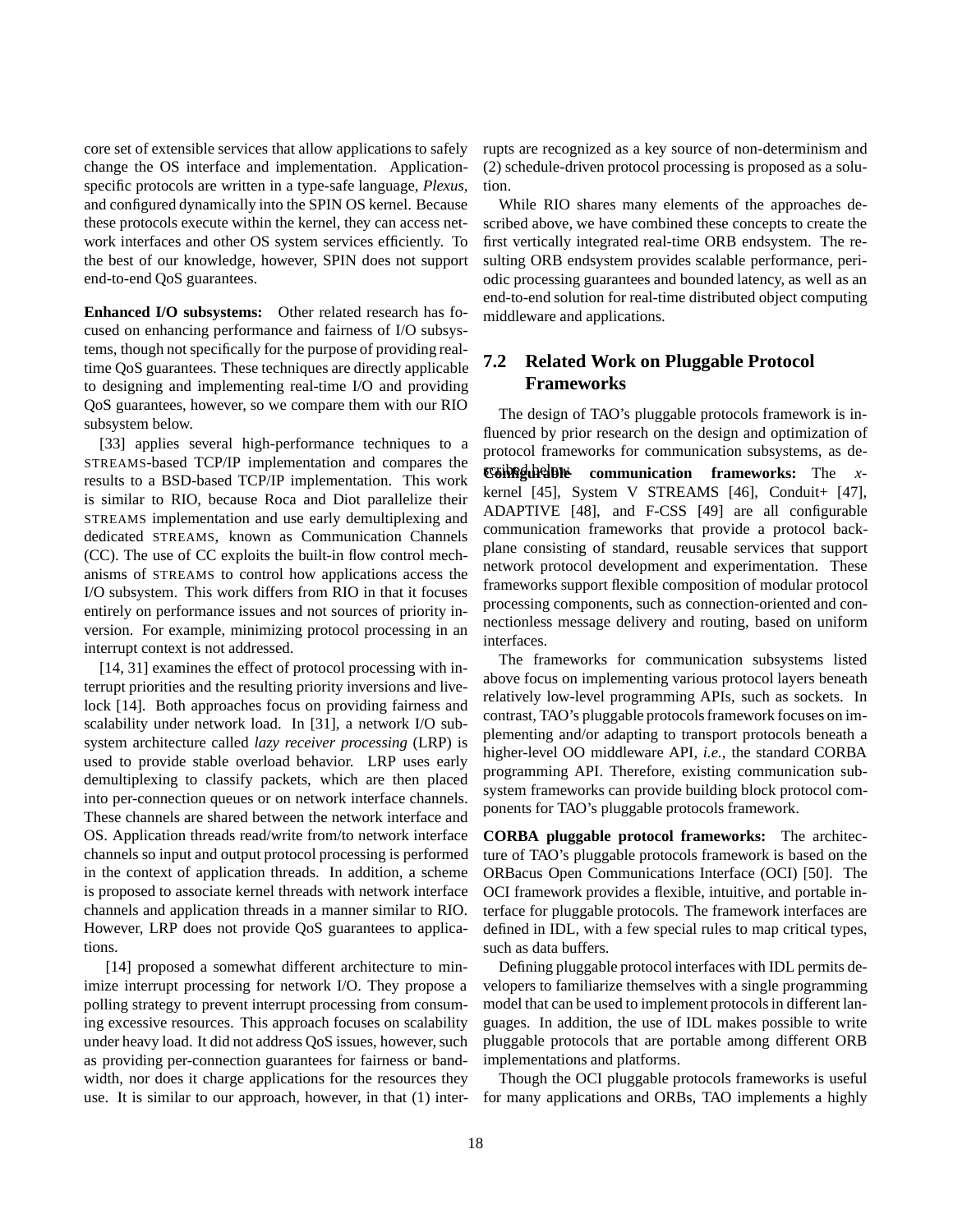optimized pluggable protocol framework that is tuned for high-performance and real-time application requirements. For example, TAO's pluggable protocols framework can be integrated with zero-copy high-speed network interfaces [10, 8, 6, 20], embedded systems [23], or high-performance communication infrastructures like Fast Messages [38].

## **8 Concluding Remarks**

To be an effective platform for performance-sensitive applications, ORB endsystems must preserve communication layer QoS properties to applications end-to-end. It is essential, therefore, to define a *vertically* (*i.e.*, network interface  $\leftrightarrow$  application layer) and *horizontally* (*i.e.*, end-to-end) integrated high-performance ORB endsystem. This paper presents the design and performance of such an ORB endsystem, called TAO, which provides a pluggable protocols framework to leverage high-performance network interfaces and real-time I/O (RIO) subsystems.

TAO's pluggable protocols framework provides an integrated set of (1) connection concurrency strategies, (2) endsystem/network resource reservation protocols, (3) highperformance techniques, such as zero-copy I/O, shared memory pools, periodic I/O, and interface pooling, that can be used to integrate applications with high-performance I/O subsystem and protocol implementations. The RIO subsystem enhances the Solaris 2.5.1 kernel to enforce the QoS features of the TAO ORB endsystem. RIO supports a vertically integrated, highperformance ORB endsystem that provides three classes of I/O, best-effort, periodic and low latency, which can be used to (1) increase throughput, (2) decrease latency, and (3) improve end-to-end predictability. In addition, RIO supports periodic protocol processing, guarantees I/O resources to applications, and minimizes the effect of flow control within each Stream.

A novel feature of the RIO subsystem and TAO's pluggable protocols framework is the integration of real-time scheduling and protocol processing, which allows TAO to support guaranteed bandwidth and low-delay applications. To accomplish this, we extended TAO's real-time concurrency architecture and thread priority mechanisms into RIO. This design minimizes sources of priority inversion that can cause nondeterminism and jitter.

The following are the key lessons we learned from our integration of RIO with TAO and its pluggable protocol framework:

**Vertical integration of ORB endsystems is essential for end-to-end priority preservation:** Conventional operating systems and ORBs do not provide adequate support for the QoS requirements of distributed, real-time applications [6, 15]. Meeting these needs requires a vertically integrated ORB

endsystem that can deliver end-to-end QoS guarantees at multiple levels. The ORB endsystem described in this paper addresses this need by combining a real-time I/O (RIO) subsystem with the TAO ORB Core [24] and Object Adapter [26], which are designed explicitly to preserve end-to-end QoS properties in distributed real-time systems. RIO is designed to operate with high-performance interfaces such as the 1.2 Gbps ATM port interconnect controller (APIC) [10].

**Schedule-driven protocol processing reduces jitter significantly:** After integrating RIO with TAO, we measured a significant reduction in average latency and jitter. Moreover, the latency and jitter of low-priority traffic were not affected adversely. Our results illustrate how configuring asynchronous protocol processing [32] strategies in the Solaris kernel can provide significant improvements in ORB endsystem behavior, compared with the conventional Solaris I/O subsystem. As a result of our RIO enhancements to Solaris, TAO is the first standards-based, ORB endsystem to support end-to-end QoS guarantees over ATM/IP networks [34].

**Input livelock is a dominant source of ORB endsystem non-determinism:** During the development and experimentation of RIO, we observed that the dominant source of nondeterminism was *input livelock* [14], which degrades overall endsystem performance by processing all incoming packets at interrupt context. In particular, priority inversion resulting from processing all input packets at interrupt context is unacceptable for many real-time applications. Using RIO kthreads for input packet processing yielded the largest gain in overall system predictability. The underscores the importance of integrating high-performance network interfaces with real-time middleware and I/O subsystems in order to minimize priority inversions.

Future RIO research is focusing on integrating other OS platforms and network interfaces, as well as exporting a standardized programming API to higher-level ORB middleware. We continue to enhance TAO's pluggable protocol framework [19] to support new ORB messaging, transport protocols, and platforms. The TAO research effort has influenced the OMG Real-time CORBA specification [36]. The C++ source code for TAO and the benchmarks presented in Section 6 is freely available at www.cs.wustl.edu/~schmidt/TAO.html.The RIO subsystem is available to Solaris source licensees.

## **References**

- [1] Object Management Group, *The Common Object Request Broker: Architecture and Specification*, 2.2 ed., Feb. 1998.
- [2] D. Box, *Essential COM*. Addison-Wesley, Reading, MA, 1997.
- [3] A. Wollrath, R. Riggs, and J. Waldo, "A Distributed Object Model for the Java System," *USENIX Computing Systems*, vol. 9, November/December 1996.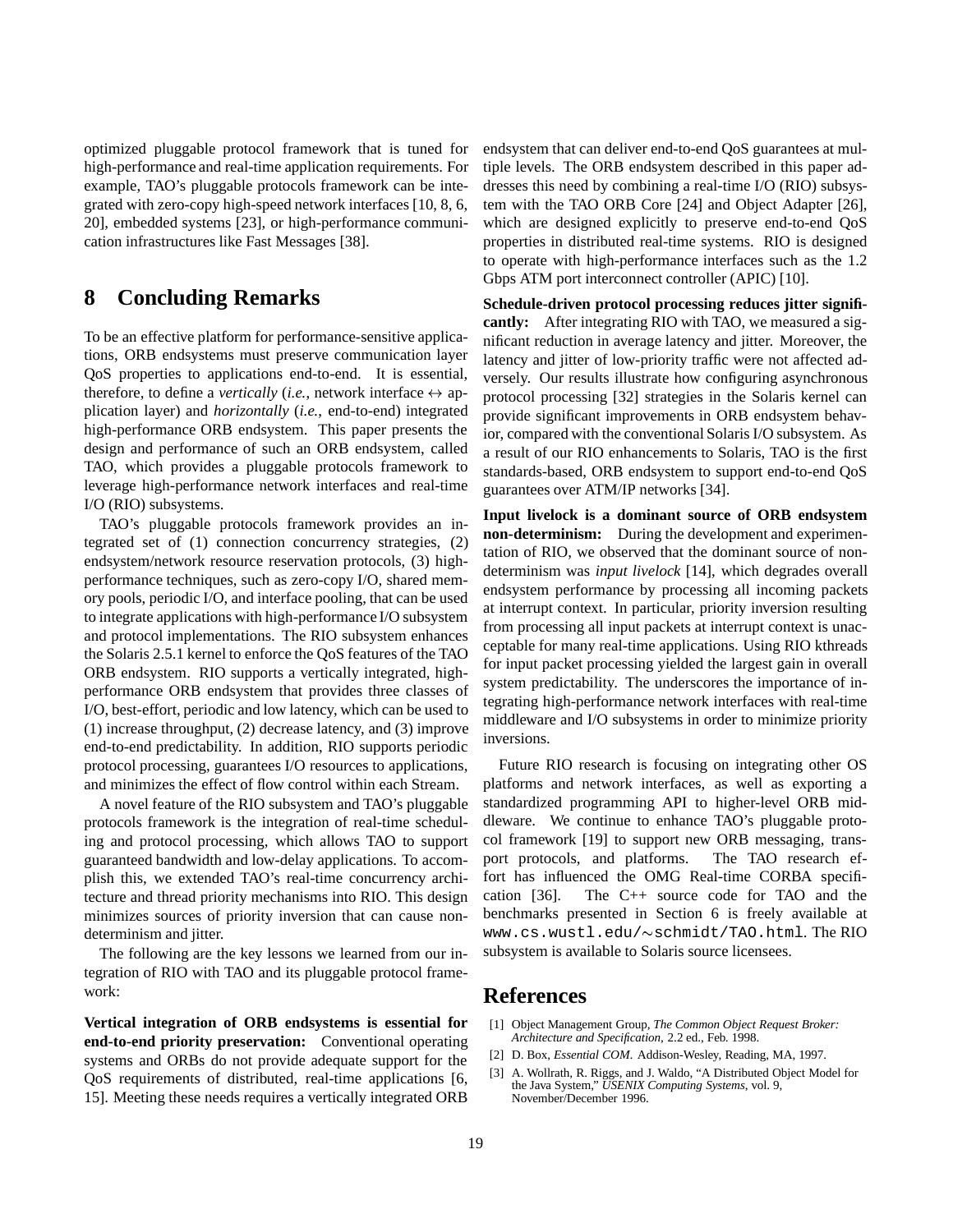- [4] S. Vinoski, "CORBA: Integrating Diverse Applications Within Distributed Heterogeneous Environments," *IEEE Communications Magazine*, vol. 14, February 1997.
- [5] D. C. Schmidt, D. L. Levine, and S. Mungee, "The Design and Performance of Real-Time Object Request Brokers," *Computer Communications*, vol. 21, pp. 294–324, Apr. 1998.
- [6] F. Kuhns, D. C. Schmidt, and D. L. Levine, "The Design and Performance of a Real-time I/O Subsystem," in *Proceedings of the*  $5^{th}$ *IEEE Real-Time Technology and Applications Symposium*, (Vancouver, British Columbia, Canada), pp. 154-163, IEEE, June 1999.
- [7] Z. D. Dittia, J. R. Cox, Jr., and G. M. Parulkar, "Design of the APIC: A High Performance ATM Host-Network Interface Chip," in *IEEE INFOCOM '95*, (Boston, USA), pp. 179–187, IEEE Computer Society Press, April 1995.
- [8] T. v. Eicken, A. Basu, V. Buch, and W. Vogels, "U-Net: A User-Level Network Interface for Parallel and Distributed Computing," in *15th ACM Symposium on Operating System Principles*, ACM, December 1995.
- [9] Compaq, Intel, and Microsoft, "Virtual Interface Architecture, Version 1.0." http://www.viarch.org, 1997.
- [10] Z. D. Dittia, G. M. Parulkar, and J. R. Cox, Jr., "The APIC Approach to High Performance Network Interface Design: Protected DMA and Other Techniques," in *Proceedings of INFOCOM '97*, (Kobe, Japan), pp. 179–187, IEEE, April 1997.
- [11] A. B. Arulanthu, C. O'Ryan, D. C. Schmidt, M. Kircher, and J. Parsons, "The Design and Performance of a Scalable ORB Architecture for CORBA Asynchronous Messaging," in *Proceedings of the Middleware 2000 Conference*, ACM/IFIP, Apr. 2000.
- [12] L. Sha, R. Rajkumar, and J. P. Lehoczky, "Priority Inheritance Protocols: An Approach to Real-time Synchronization," *IEEE Transactions on Computers*, vol. 39, September 1990.
- [13] Khanna, S., *et al.*, "Realtime Scheduling in SunOS 5.0," in *Proceedings of the USENIX Winter Conference*, pp. 375–390, USENIX Association, 1992.
- [14] J. C. Mogul and K. Ramakrishnan, "Eliminating Receive Livelock in an Interrupt-driver Kernel," in *Proceedings of the USENIX 1996 Annual Technical Conference*, (San Diego, CA), USENIX, Jan. 1996.
- [15] F. Kuhns, D. C. Schmidt, and D. L. Levine, "The Design and Performance of RIO – A Real-time I/O Subsystem for ORB Endsystems," in *Proceedings of the International Symposium on Distributed Objects and Applications (DOA'99)*, (Edinburgh, Scotland), OMG, Sept. 1999.
- [16] M. K. McKusick, K. Bostic, M. J. Karels, and J. S. Quarterman, *The Design and Implementation of the 4.4BSD Operating System*. Addison Wesley, 1996.
- [17] S. Mungee, N. Surendran, and D. C. Schmidt, "The Design and Performance of a CORBA Audio/Video Streaming Service," in *Proceedings of the Hawaiian International Conference on System Sciences*, Jan. 1999.
- [18] A. Gokhale and D. C. Schmidt, "Optimizing a CORBA IIOP Protocol Engine for Minimal Footprint Multimedia Systems," *Journal on Selected Areas in Communications special issue on Service Enabling Platforms for Networked Multimedia Systems*, vol. 17, Sept. 1999.
- [19] C. O'Ryan, F. Kuhns, D. C. Schmidt, O. Othman, and J. Parsons, "The Design and Performance of a Pluggable Protocols Framework for Real-time Distributed Object Computing Middleware," in *Proceedings of the Middleware 2000 Conference*, ACM/IFIP, Apr. 2000.
- [20] R. S. Madukkarumukumana and H. V. Shah and C. Pu, "Harnessing User-Level Networking Architectures for Distributed Object Computing over High-Speed Networks," in *Proceedings of the 2nd Usenix Windows NT Symposium*, August 1998.
- [21] Vishal Kachroo, Yamuna Krishnamurthy, Fred Kuhns, Ronald G. Akers, Pradeep Avasthi, Surender Kumar, and Vidya Narayanan, "Design and Implementation of QoS enabled OO Middleware," in *Internet2 QoS Workshop*, February 2000.
- [22] C. D. Gill, D. L. Levine, and D. C. Schmidt, "The Design and Performance of a Real-Time CORBA Scheduling Service," *The International Journal of Time-Critical Computing Systems, special issue on Real-Time Middleware*, 2000.
- [23] T. H. Harrison, D. L. Levine, and D. C. Schmidt, "The Design and Performance of a Real-time CORBA Event Service," in *Proceedings of OOPSLA '97*, (Atlanta, GA), ACM, October 1997.
- [24] D. C. Schmidt, S. Mungee, S. Flores-Gaitan, and A. Gokhale, "Software Architectures for Reducing Priority Inversion and Non-determinism in Real-time Object Request Brokers," *Journal of Real-time Systems, special issue on Real-time Computing in the Age of the Web and the Internet*, To appear 2000.
- [25] A. Gokhale and D. C. Schmidt, "Measuring the Performance of Communication Middleware on High-Speed Networks," in *Proceedings of SIGCOMM '96*, (Stanford, CA), pp. 306–317, ACM, August 1996.
- [26] I. Pyarali, C. O'Ryan, D. C. Schmidt, N. Wang, V. Kachroo, and A. Gokhale, "Applying Optimization Patterns to the Design of Real-time ORBs," in *Proceedings of the* <sup>5</sup>th *Conference on Object-Oriented Technologies and Systems*, (San Diego, CA), USENIX, May 1999.
- [27] R. Gopalakrishnan and G. M. Parulkar, "Efficient User Space Protocol Implementations with QoS Guarantees using Real-time Upcalls," Tech. Rep. 96-11, Washington University Department of Computer Science, March 1996.
- [28] R. Gopalakrishnan and G. Parulkar, "A Real-time Upcall Facility for Protocol Processing with QoS Guarantees," in <sup>15</sup>th *Symposium on Operating System Principles (poster session)*, (Copper Mountain Resort, Boulder, CO), ACM, Dec. 1995.
- [29] D. Mosberger and L. Peterson, "Making Paths Explicit in the Scout Operating System," in *Proceedings of OSDI '96*, Oct. 1996.
- [30] R. Gopalakrishnan and G. Parulkar, "Quality of Service Support for Protocol Processing Within Endsystems," in *High-Speed Networking for Multimedia Applications* (W. Effelsberg, *et al.*, ed.), Kluwer Academic Publishers, 1995.
- [31] P. Druschel and G. Banga, "Lazy Receiver Processing (LRP): A Network Subsystem Architecture for Server Systems," in *Proceedings of the* <sup>1</sup>st *Symposium on Operating Systems Design and Implementation*, USENIX Association, October 1996.
- [32] R. Gopalakrishnan and G. Parulkar, "Bringing Real-time Scheduling Theory and Practice Closer for Multimedia Computing," in *SIGMETRICS Conference*, (Philadelphia, PA), ACM, May 1996.
- [33] T. B. Vincent Roca and C. Diot, "Demultiplexed Architectures: A Solution for Efficient STREAMS-Based Communication Stacks," *IEEE Network Magazine*, vol. 7, July 1997.
- [34] G. Parulkar, D. C. Schmidt, and J. S. Turner, " $a^I t^P m$ : a Strategy for Integrating IP with ATM," in *Proceedings of the Symposium on Communications Architectures and Protocols (SIGCOMM)*, ACM, September 1995.
- [35] M. L. Bailey, B. Gopal, P. Sarkar, M. A. Pagels, and L. L. Peterson, "Pathfinder: A pattern-based packet classifier," in *Proceedings of the* 1st *Symposium on Operating System Design and Implementation*, USENIX Association, November 1994.
- [36] Object Management Group, *Realtime CORBA Joint Revised Submission*, OMG Document orbos/99-02-12 ed., March 1999.
- [37] D. C. Schmidt, "Using Design Patterns to Develop High-Performance Object-Oriented Communication Software Frameworks," in *Proceedings of the 8th Annual Software Technology Conference*, Apr. 1996.
- [38] M. Lauria, S. Pakin, and A. Chien, "Efficient Layering for High Speed Communication: Fast Messages 2.x.," in *Proceedings of the 7th High Performance Distributed Computing (HPDC7) conference*, (Chicago, Illinois), July 1998.
- [39] Object Management Group, *CORBA Messaging Specification*, OMG Document orbos/98-05-05 ed., May 1998.
- [40] H. Schulzrinne, S. Casner, R. Frederick, and V. Jacobson, "Rtp: A transport protocol for real-time applications," *Network Information Center RFC 1889*, January 1996.
- [41] USNA, *TTCP: a test of TCP and UDP Performance*, Dec 1984.
- [42] W. R. Stevens, *TCP/IP Illustrated, Volume 1*. Reading, Massachusetts: Addison Wesley, 1993.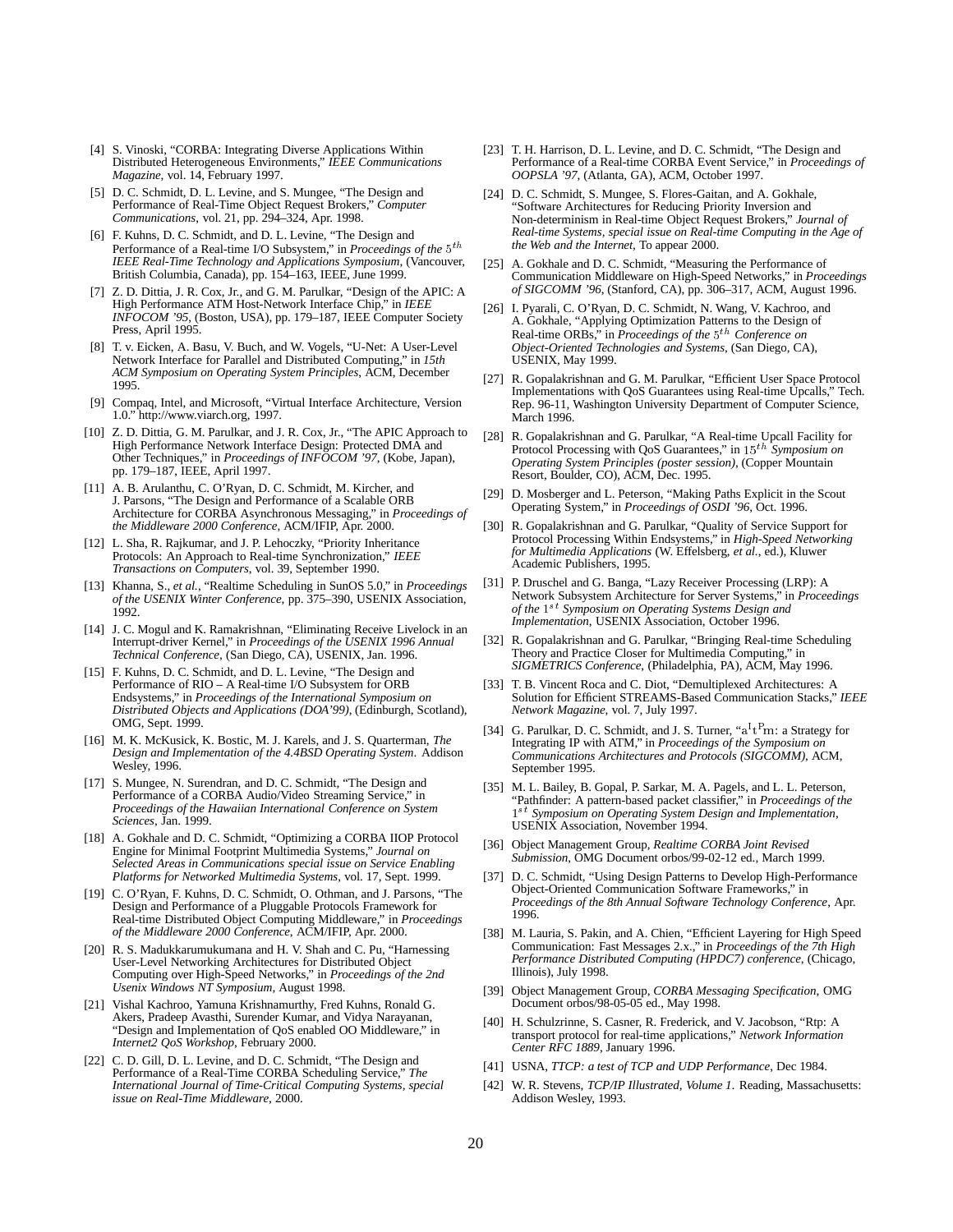- [43] B. Bershad, "Extensibility, Safety, and Performance in the Spin Operating System," in *Proceedings of the* <sup>15</sup>th *ACM SOSP*, pp. 267–284, 1995.
- [44] M. Fiuczynski and B. Bershad, "An Extensible Protocol Architecture for Application-Specific Networking," in *Proceedings of the 1996* Winter USENIX Conference, Jan. 1996.
- [45] N. C. Hutchinson and L. L. Peterson, "The *x*-kernel: An Architecture for Implementing Network Protocols," *IEEE Transactions on Software Engineering*, vol. 17, pp. 64–76, January 1991.
- [46] D. Ritchie, "A Stream Input–Output System," *AT&T Bell Labs Technical Journal*, vol. 63, pp. 311–324, Oct. 1984.
- [47] H. Hueni, R. Johnson, and R. Engel, "A Framework for Network Protocol Software," in *Proceedings of OOPSLA '95*, (Austin, Texas), ACM, October 1995.
- [48] D. C. Schmidt, D. F. Box, and T. Suda, "ADAPTIVE: A Dynamically Assembled Protocol Transformation, Integration, and eValuation Environment," *Journal of Concurrency: Practice and Experience*, vol. 5, pp. 269–286, June 1993.
- [49] M. Zitterbart, B. Stiller, and A. Tantawy, "A Model for High-Performance Communication Subsystems," *IEEE Journal on Selected Areas in Communication*, vol. 11, pp. 507–519, May 1993.
- [50] I. Object-Oriented Concepts, "ORBacus User Manual Version 3.1.2." www.ooc.com/ob, 1999.
- [51] M. Henning and S. Vinoski, *Advanced CORBA Programming With C++*. Addison-Wesley Longman, 1999.
- [52] Object Management Group, *The Common Object Request Broker: Architecture and Specification*, 2.3 ed., June 1999.
- [53] E. Gamma, R. Helm, R. Johnson, and J. Vlissides, *Design Patterns: Elements of Reusable Object-Oriented Software*. Reading, MA: Addison-Wesley, 1995.
- [54] E. Eide, K. Frei, B. Ford, J. Lepreau, and G. Lindstrom, "Flick: A Flexible, Optimizing IDL Compiler," in *Proceedings of ACM SIGPLAN '97 Conference on Programming Language Design and Implementation (PLDI)*, (Las Vegas, NV), ACM, June 1997.
- [55] J. Eykholt, S. Kleiman, S. Barton, R. Faulkner, A. Shivalingiah, M. Smith, D. Stein, J. Voll, M. Weeks, and D. Williams, "Beyond Multiprocessing... Multithreading the SunOS Kernel," in *Proceedings of the Summer USENIX Conference*, (San Antonio, Texas), June 1992.
- [56] T. Harrison, D. C. Schmidt, A. Gokhale, and G. Parulkar, "Operating System Support for High-Performance, Real-time CORBA," in *Proceedings of the*  $5^{th}$  *International Workshop on Object-Orientation in Operating Systems*, IEEE, October 1996.
- [57] D. C. Schmidt, A. Gokhale, T. Harrison, and G. Parulkar, "A High-Performance Endsystem Architecture for Real-time CORBA," *IEEE Communications Magazine*, vol. 14, February 1997.
- [58] J. Nieh, J. G. Hanko, J. D. Northcutt, and G. A. Wall, "SVR4 UNIX Scheduler Unacceptable for Multimedia Applications," in *Proceedings of the 4th International Workshop on Network and Operating Systems Support for Digital Audio and Video (NOSSDAV '93)*, (Lancaster, U.K., New Hampshire), pp. 35–48, November 1993.
- [59] S. Saxena, J. K. Peacock, F. Yang, V. Verma, and M. Krishnan, "Pitfalls in Multithreading SVR4 STREAMS and other Weightless Processes," in *Proceedings of the Winter USENIX Conference*, (San Diego, CA), pp. 85–106, Jan. 1993.
- [60] S. Rago, *UNIX System V Network Programming*. Reading, MA: Addison-Wesley, 1993.
- [61] Sun Microsystems, *STREAMS Programming Guide*. Sun Microsystems, Inc., Mountain View, CA, August 1997. Revision A.
- [62] OSI Special Interest Group, *Transport Provider Interface Specification*, December 1992.
- [63] OSI Special Interest Group, *Network Provider Interface Specification*, December 1992.
- [64] OSI Special Interest Group, *Data Link Provider Interface Specification*, December 1992.

# **A Synopsis of CORBA**

CORBA Object Request Brokers (ORBs) allow clients to invoke operations on distributed objects without concern for object location, programming language, OS platform, communication protocols and interconnects, and hardware [51]. Figure 21 illustrates the key components in the CORBA reference model [52] that collaborate to provide this degree of portability, interoperability, and transparency.<sup>4</sup> Each component in the



Figure 21: Key Components in the CORBA 2.x Reference Model

CORBA reference model is outlined below:

**Client:** A client is a *role* that obtains references to objects and invokes operations on them to perform application tasks. Objects can be remote or collocated relative to the client. Ideally, a client can access a remote object just like a local object,  $i.e.,$  object  $\rightarrow$  operation(args). Figure 21 shows how the underlying ORB components described below transmit remote operation requests transparently from client to object.

**Object:** In CORBA, an object is an instance of an OMG Interface Definition Language (IDL) interface. Each object is identified by an *object reference*, which associates one or more paths through which a client can access an object on a server. An *object ID* associates an object with its implementation, called a servant, and is unique within the scope of an Object Adapter. Over its lifetime, an object has one or more servants associated with it that implement its interface.

**Servant:** This component implements the operations defined by an OMG IDL interface. In object-oriented (OO) languages, such as C++ and Java, servants are implemented using one or more class instances. In non-OO languages, such as C, servants are typically implemented using functions and structs. A client never interacts with servants directly, but always through objects identified by object references.

<sup>4</sup>This overview only focuses on the CORBA components relevant to this paper. For a complete synopsis of CORBA's components see [52].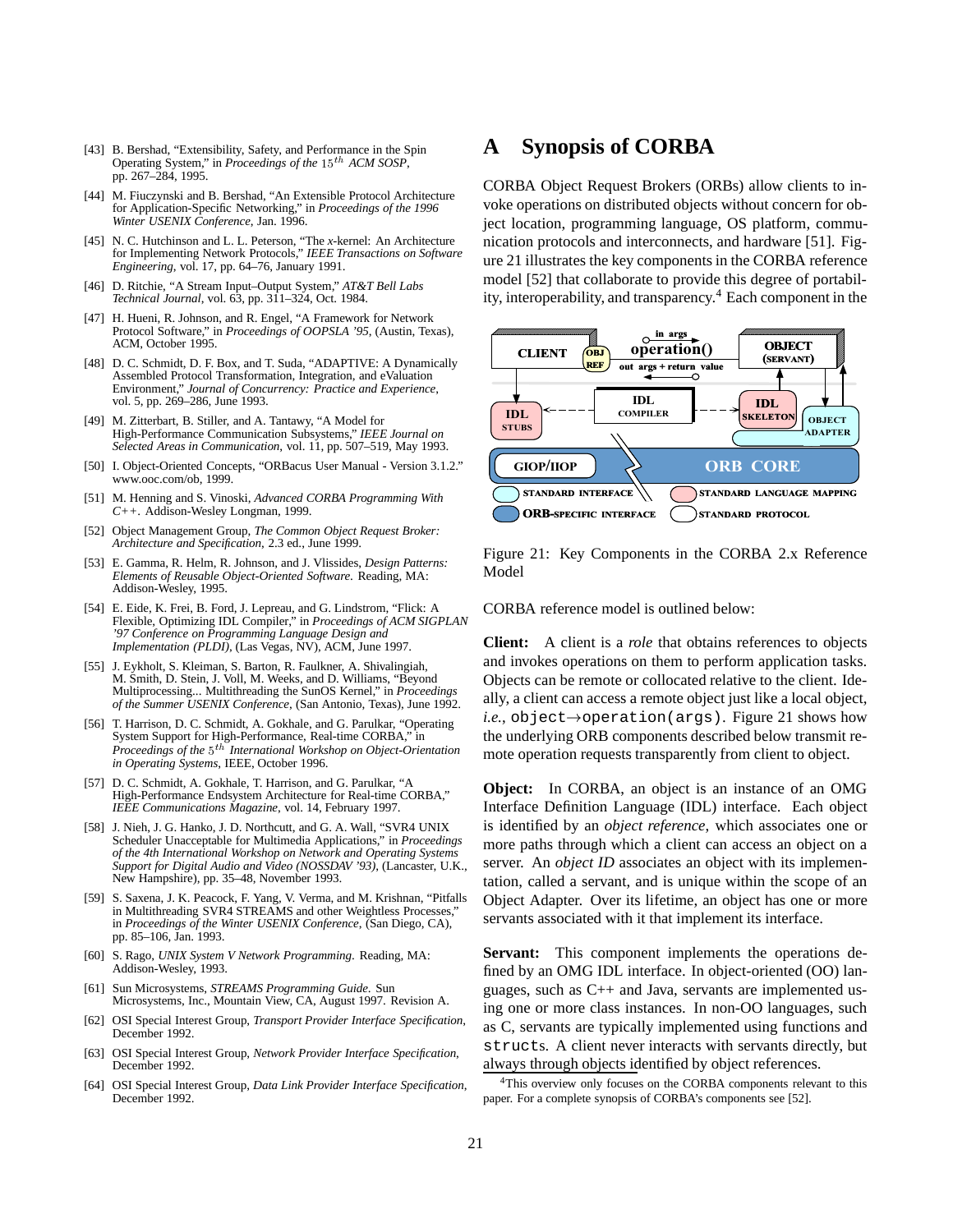**ORB Core:** When a client invokes an operation on an object, the ORB Core is responsible for delivering the request to the object and returning a response, if any, to the client. An ORB Core is implemented as a run-time library linked into client and server applications. For objects executing remotely, a CORBA-compliant ORB Core communicates via a version of the General Inter-ORB Protocol (GIOP), such as the Internet Inter-ORB Protocol (IIOP) that runs atop the TCP transport protocol. In addition, custom Environment-Specific Inter-ORB protocols (ESIOPs) can also be defined.

**OMG IDL Stubs and Skeletons:** IDL stubs and skeletons serve as a "glue" between the client and servants, respectively, and the ORB. Stubs implement the *Proxy* pattern [53] and provide a strongly-typed, *static invocation interface* (SII) that marshals application parameters into a common message-level representation. Conversely, skeletons implement the *Adapter* pattern [53] and demarshal the message-level representation back into typed parameters that are meaningful to an application.

**IDL Compiler:** An IDL compiler transforms OMG IDL definitions into stubs and skeletons that are generated automatically in an application programming language, such as C++ or Java. In addition to providing programming language transparency, IDL compilers eliminate common sources of network programming errors and provide opportunities for automated compiler optimizations [54].

**Object Adapter:** An Object Adapter is a composite component that associates servants with objects, creates object references, demultiplexes incoming requests to servants, and collaborates with the IDL skeleton to dispatch the appropriate operation upcall on a servant. Object Adapters enable ORBs to support various types of servants that possess similar requirements. This design results in a smaller and simpler ORB that can support a wide range of object granularities, lifetimes, policies, implementation styles, and other properties.

# **B Overview of Solaris**

The Solaris kernel is a *preemptive, multi-threaded, real-time, and dynamically loaded* implementation of UNIX SVR4 and POSIX. It is designed to work on uni-processors and shared memory symmetric multi-processors. Solaris contains a realtime nucleus that supports multiple threads of control in the kernel. Most control flows in the kernel, including interrupts, are threaded [55]. Below, we summarize the Solaris scheduling model and communication I/O subsystem.

### **B.1 Synopsis of the Solaris Scheduling Model**

The application-level programming model of Solaris supports multiple threads of control within a single application process. Solaris provides a two-level thread scheduling model that consists of an application-level scheduler in the threads library and a global system scheduler in the kernel. Application level threads are either bound to or scheduled to run on lightweight processes (LWPs), which can be thought of as virtual CPUs, by the threads library. In turn, each LWP is bound to one kernel thread (*kthreads*) which is scheduled by the global system scheduler to run on the available CPUs. Note, there are kernel threads which are not associated with any LWP, these are termed system threads.

The traditional UNIX scheduling policy targets timesharing, interactive environments. This traditional scheduler is preemptive, time-sliced, priority based where the highest priority runnable thread is always scheduled. The priorities vary as a function of the threads CPU usage pattern: the more CPU time used by a thread the lower its priority. Thus, compute bound threads will have progressively lower priorities until some lower limit is reached. For threads with the same priority time slicing is used. Generally, the lower a threads priority the larger its time slice. Newer implementations of the time sharing class have additional parameters however the policy remains the same. While this approach is well suited for traditional time sharing UNIX environments it does not satisfy the scheduling needs for the new class of multimedia and realtime DOC applications [56, 57, 58].

**Scheduling classes:** Solaris extends the traditional UNIX time-sharing scheduler [16] to provide a flexible framework that allows dynamic linking of custom *scheduling classes*. For instance, it is possible to implement a new scheduling policy as a scheduling class and load it into a running Solaris kernel. By default, Solaris supports the four scheduling classes shown ordered by decreasing global scheduling priority below:

| <b>Scheduling Class</b> | <b>Priorities</b> | <b>Typical purpose</b>     |
|-------------------------|-------------------|----------------------------|
| Interrupt (INTR)        | 160-169           | <b>Interrupt Servicing</b> |
| Real-Time (RT)          | $100 - 159$       | Fixed priority scheduling  |
| System (SYS)            | $60-99$           | OS-specific threads        |
| Time-Shared (TS)        | $0-59$            | Time-Shared scheduling     |

The Time-Sharing  $(TS)^5$  class is similar to the traditional UNIX scheduler [16], with enhancements to support interactive windowing systems. The System class (SYS) is used to schedule system kthreads, including I/O processing, and is not available to application threads. The Real-Time (RT) scheduling class uses fixed priorities above the SYS class. Finally, the

 $5$ In this discussion we include the Interactive (IA) class, which is used primarily by Solaris windowing systems, with the TS class because they share the same range of global scheduling priorities.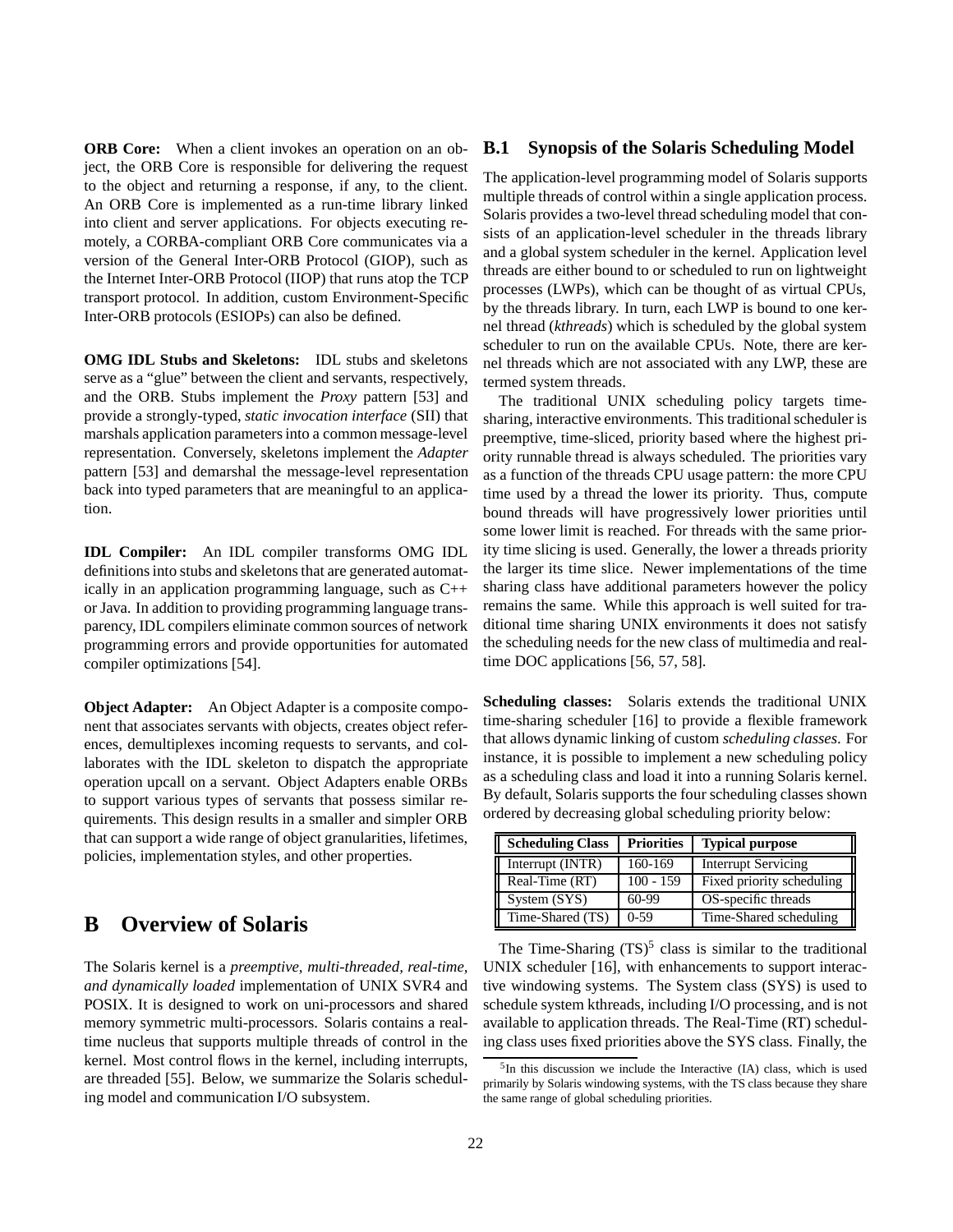highest system priorities are assigned to the Interrupt (INTR) scheduling class [55].

By combining a threaded, preemptive kernel with a fixed priority real-time scheduling class, Solaris attempts to provide a worst-case bound on the time required to dispatch application threads or kernel threads [13]. The RT scheduling class supports both Round-Robin and FIFO scheduling of threads. For Round-Robin scheduling, a time quantum specifies the maximum time a thread can run before it is preempted by another RT thread with the same priority. For FIFO scheduling, the highest priority thread can run for as long as it chooses, until it voluntarily yields control or is preempted by an RT thread with a higher priority.

**Timer mechanisms:** Many kernel components use the Solaris timeout facilities. To minimize priority inversion, Solaris separates its real-time and non-real-time timeout mechanisms [13]. This decoupling is implemented via two callout queue timer mechanisms: (1) realtime\_timeout, which supports real-time callouts and  $(2)$  timeout, which supports non-real-time callouts.

The real-time callout queue is serviced at the lowest interrupt level, after the current clock tick is processed. In contrast, the non-real-time callout queue is serviced by a thread running with a SYS thread priority of 60. Therefore, non-realtime timeout functions cannot preempt threads running in the RT scheduling class.

## **B.2 Synopsis of the Solaris Communication I/O Subsystem**

The Solaris communication I/O subsystem is an enhanced version of the SVR4 STREAMS framework [46] with protocols like TCP/IP implemented using STREAMS modules and drivers. STREAMS provides a bi-directional path between application threads and kernel-resident drivers. In Solaris, the STREAMS framework has been extended to support multiple threads of control within a STREAM [59].

Below, we outline the key components of the STREAMS framework and describe how they affect communication I/O performance and real-time determinism.

**General structure of a** STREAM**:** A STREAM is composed of a STREAM head, a driver and zero or more modules linked together by read queues (RQ) and write queues (WQ), as shown in Figure 22. The STREAM head provides an interface between an application process and a specific instance of a STREAM in the kernel. It copies data across the user/kernel boundary, notifies application threads when data is available, and manages the configuration of modules into a STREAM.

Each module and driver must define a set of entry points that handle open/close operations and process STREAM messages. The message processing entry points are put and svc,



Figure 22: General Structure of a STREAM

which are referenced through the read and write queues. The put function provides the mechanism to send messages *synchronously* between modules, drivers, and the STREAM head.

In contrast, the svc function processes messages *asynchronously* within a module or driver. A background thread in the kernel's SYS scheduling class runs svc functions at priority 60. In addition, svc functions will run after certain STREAMS-related system calls, such as read, write, and ioctl. When this occurs, the svc function runs in the context of the thread invoking the system call.

**Flow control:** Each module can specify a high and low watermark for its queues. If the number of enqueued messages exceeds the HIGH WATERMARK the STREAM enters the flowcontrolled state. At this point, messages will be queued upstream or downstream until flow control abates.

For example, assume a STREAM driver has queued  $HIGH_WATERMARK+1$  messages on its write queue. The first module atop the driver that detects this will buffer messages on its write queue, rather than pass them downstream. Because the STREAM is flow-controlled, the svc function for the module will not run. When the number of messages on the driver's write queue drops below the LOW WATERMARK the STREAM will be re-enable automatically. At this point, the svc function for this queue will be scheduled to run.

STREAM **Multiplexors:** Multiple STREAMS can be linked together using a special type of driver called a *multiplexor*. A multiplexor acts like a driver to modules above it and as a STREAM head to modules below it. Multiplexors enable the STREAMS framework to support layered network protocol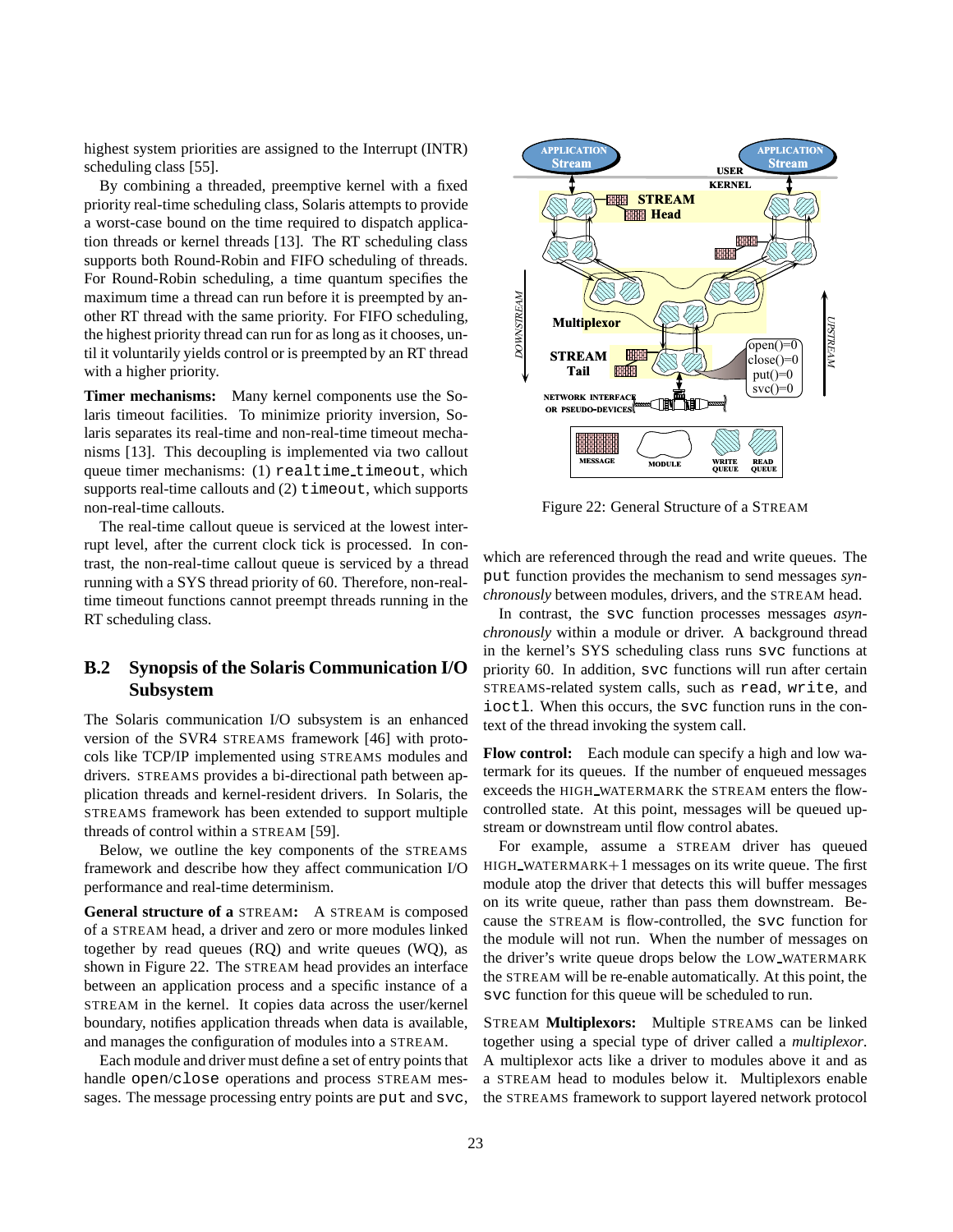stacks [60].

Figure 23 shows how TCP/IP is implemented using the Solaris STREAMS framework. IP behaves as a multiplexor by



Figure 23: Conventional Protocol Stacks in Solaris STREAMS

joining different transport protocols with one or more link layer interfaces. Thus, IP demultiplexes both incoming and outgoing datagrams.

Each outgoing IP datagram is demultiplexed by locating its destination address in the IP routing table, which determines the network interface it must be forwarded to. Likewise, each incoming IP datagram is demultiplexed by examining the transport layer header in a STREAMS message to locate the transport protocol and port number that designates the correct upstream queue.

**Multi-threaded** STREAM**s:** Solaris STREAMS allows multiple kernel threads to be active in STREAMS I/O modules, drivers, and multiplexors concurrently [61]. This multithreaded STREAMS framework supports several levels of concurrency, which are implemented using the *perimeters* [59] shown below:

| Per-module with single threading               |
|------------------------------------------------|
| Per-queue-pair single threading                |
| Per-queue single threading                     |
| Any of the above with unrestricted put and svc |
| <b>Unrestricted concurrency</b>                |

In Solaris, the concurrency level of IP is "per-module" with concurrent put, TCP and sockmod are "per-queue-pair," and UDP is "per-queue-pair" with concurrent put. These perimeters provide sufficient concurrency for common usecases. However, there are cases where IP must raise its locking level when manipulating global tables, such as the IP routing table. When this occurs, messages entering the IP multiplexor are placed on a special queue and processed asynchronously when the locking level is lowered [59, 55].

**Callout queue callbacks:** The Solaris STREAMS framework provides functions to set timeouts and register callbacks. The qtimeout function adds entries to the standard non-realtime callout queue. This queue is serviced by a system thread with a SYS priority of 60, as described in Section B.1. Solaris TCP and IP use this callout facility for their protocolspecific timeouts, such as TCP keepalive and IP fragmentation/reassembly.

Another mechanism for registering a callback function is bufcall. The bufcall function registers a callback function that is invoked when a specified size of buffer space becomes available. For instance, when buffers are unavailable, bufcall is used by a STREAM queue to register a function, such as allocb, which is called back when space is available again. These callbacks are handled by a system thread with priority SYS 60.

**Network I/O:** The Solaris network I/O subsystem provides service interfaces that reflect the OSI reference model [60]. These service interfaces consist of a collection of primitives and a set of rules that describe the state transitions.

Figure 23 shows how TCP/IP is structured in the Solaris STREAMS framework. In this figure, UDP and TCP implement the Transport Protocol Interface (TPI) [62], IP the Network Provider Interface (NPI) [63] and ATM driver the Data Link Provider Interface (DLPI) [64]. Service primitives are used (1) to communicate control (state) information and (2) to pass data messages between modules, the driver, and the STREAM head.

Data messages (as opposed to control messages) in the Solaris network I/O subsystem typically follow the traditional BSD model. When an application thread sends data it is copied into kernel buffers, which are passed through the STREAM head to the first module. In most cases, these messages are then passed through each layer and into the driver through a nested chain of puts [59]. Thus, the data are sent to the network interface driver within the context of the sending process and typically are not processed asynchronously by module svc functions. At the driver, the data are either sent out immediately or are queued for later transmission if the interface is busy.

When data arrive at the network interface, an interrupt is generated and the data (usually referred to as a frame or